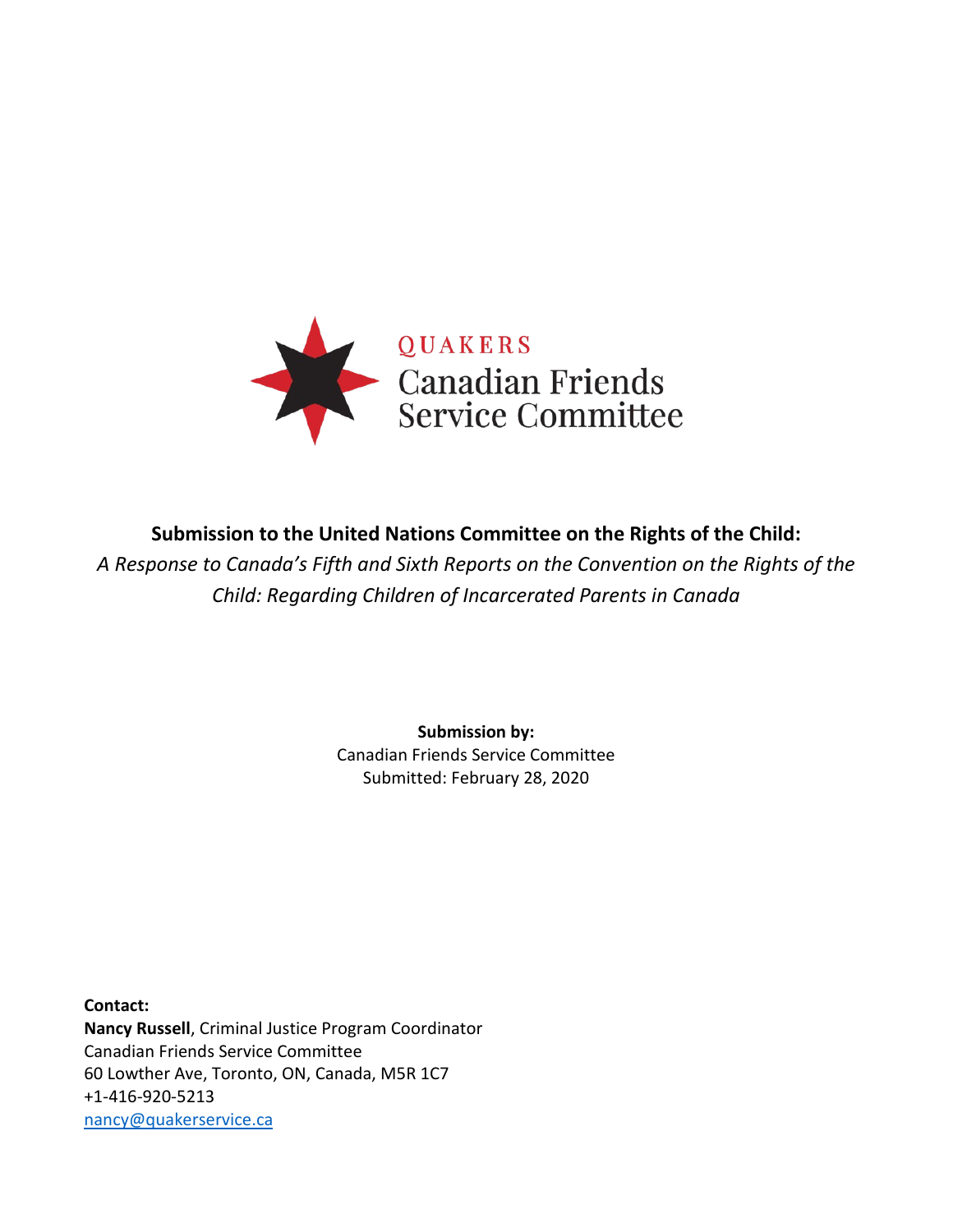#### **INTRODUCTION**

Canadian Friends Service Committee (CFSC) is the peace and social justice agency of The Religious Society of Friends (Quakers) in Canada. CFSC envisions a world in which justice, peace, and human rights are fostered and upheld. The work of the Committee is rooted in the Quaker testimonies of peace, justice, and equality. Objectives are achieved through practical assistance, research, education, and policy dialogues. Canadian Friends Service Committee has a long-standing concern about the impact of the justice system on children of incarcerated parents.

There has been substantial work in this area, both internationally and within Canada. Wide-ranging dialogue, research, and evidence-based projects and initiatives have informed many recommendations that are already well documented (Canadian Friends Service Committee, 2019, pp. 16 – 18; Canadian Friends Service Committee, 2018, p. 4). {See Appendix 1 and Appendix 2}

Numerous studies confirm that "children of incarcerated parents face profound and complex threats to their emotional, physical, educational, and financial well-being" (Martin, 2017, pp. 1–3). This interferes with the opportunity for these children and youth to reach their full potential and has broadranging implications for the good health of society at large.

Although Canada is a signatory to the United Nations *Convention on the Rights of the Child* (UNCRC), children of incarcerated parents are an almost invisible population in this country. This report will outline some of the areas where Canada could improve conditions for children of incarcerated parents by undertaking a more robust implementation of the UNCRC, with a particular focus on Article 3 that requires States Parties to ensure that "the best interests of the child shall be a primary consideration" at all levels of the criminal justice system.

Please note that in this report the term "parent" also may refer to legal guardians or other persons legally responsible for the child and members of the extended family or community as provided for by local custom (citing Article 5, United Nations Human Rights Office of the High Commissioner, n.d.).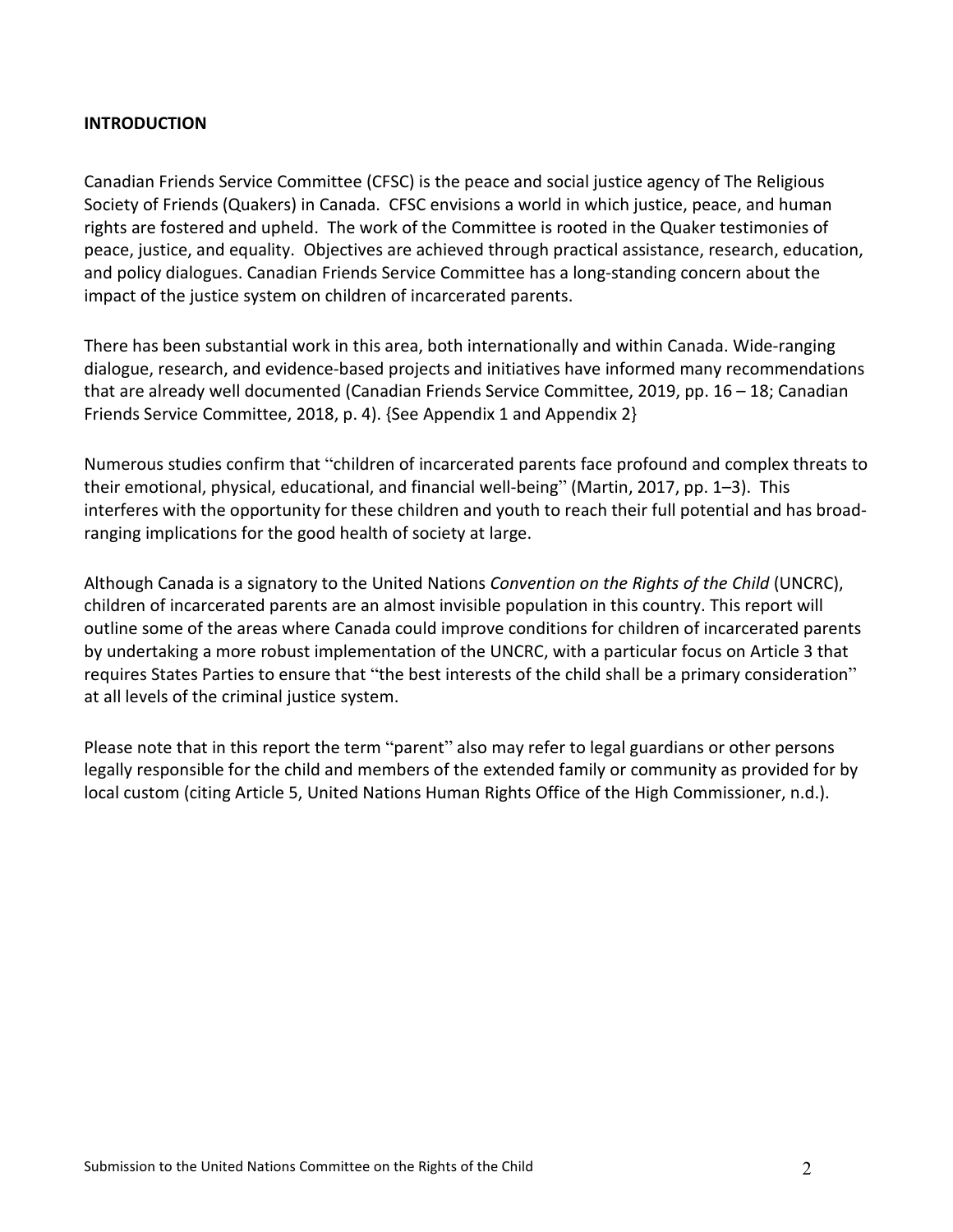### **HOW MANY CHILDREN?**

In Canada, all persons who receive a sentence of 24 months or greater must serve their sentence in a federal correctional facility managed by the Correctional Service of Canada. Anyone who receives a sentence less than 24 months, or who is detained while awaiting trial or sentencing, must serve their sentence in a provincial correctional facility.

The exact number of children affected is unknown. It is impossible to provide current numbers of children of incarcerated parents in Canada given the difficulties in retrieving accurate and up-to-date information. Correctional Services Canada (CSC) and Statistics Canada (national statistical office) do not provide data regarding the number of interned persons that are also parents. According to one report, "…it is estimated that over half of federally incarcerated adults report being parents of children under the age of 18, although the proportion increases for females generally, and Aboriginal women particularly…" (McCormick, Millar, Paddock, 2014 citing Barrett et al., 2010; Eljdupovic-Guzina 1999; Vis-Dunbar 2008; Withers and Folsom, 2007).

The most recently available data indicates that 70% of federally incarcerated women report being parents of minor children, and incarcerated women are twice as likely as men to be supporting dependents on the outside. Emerging data also indicates higher percentages of mothers in provincial prisons, however there is little to no data on how many fathers are in provincial prisons (Canadian Friends Service Committee, 2018 citing Office of the Correctional Investigator, 2015).

In 2007, it was estimated that 357,604 Canadian children were affected by parental incarceration. This was conjecture and based on the number of incarcerated persons that were reported at the time (Canadian Friends Service Committee, 2019, p3). The latest data on numbers of incarcerated persons is still the best tool currently available for estimating the number of children affected by this issue. Current figures in the realm of 160,000 to over 200,000 children of incarcerated parents are likely minimum appraisals.

In 2017-18 (most recent figures available) the overall number of adult female admissions to provincial and territorial custody was 35,227. Forty-two percent of the women were identified by Statistics Canada as Indigenous. This is a 66% increase in admissions of Indigenous women since 2007-08.

At the end of the 2017-18 fiscal year, there were 676 women in custody in CSC facilities (Correctional Services Canada, 2019). Forty percent of the women in federal custody were identified by Statistics Canada as Indigenous. This is a 51% increase in admissions of Indigenous women since 2007-08 (Statistics Canada, 2019). {See Appendix 3}. Furthermore, the overall Canadian female inmate population has increased by 32.5% over the past ten years. The number of federally sentenced Indigenous women has increased by 73.8% over the last 10 years (since 2009-10) (The Correctional Investigator Canada, 2019).

Incarcerated males are also often parents and Statistics Canada reports that in 2017-18, the overall number of adult male admissions to provincial and territorial custody totalled 204,726. This number represents a 28% increase for Indigenous males since 2007-08 and a 17% decrease for non-Indigenous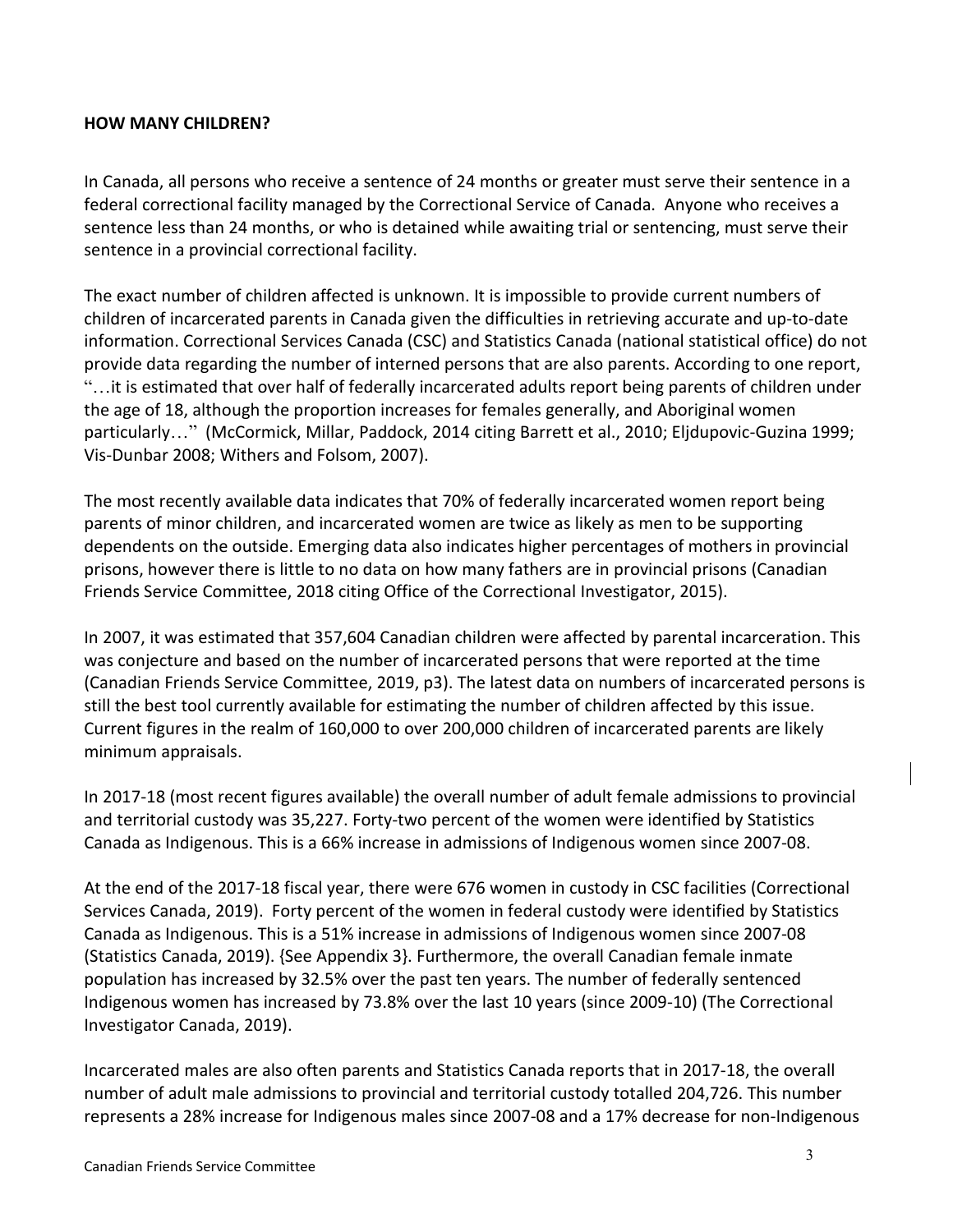male admissions. Overall federal admissions to custody totalled 6,781 for adult males with an increase of 18% for Indigenous male adults. The admissions to federal custody for non-Indigenous males decreased by 25% during this time period (Statistics Canada, 2019). {See Appendix 3}

Any report regarding the effect of incarcerated parents on Canada's children would be remiss not to accentuate the disproportionally high numbers of affected Indigenous children and their families, as suggested by the disproportionally high incarceration rates of Indigenous men and women.

In 1996, the section of the *Criminal Code of Canada* that deals with sentencing was changed to introduce sentencing guidelines. Section 718.2 (e) of the *Criminal Code* states that "all available sanctions other than imprisonment that are reasonable in the circumstances…should be considered for all offenders, with particular attention to the circumstances of Aboriginal offenders" (Government of Canada, n.d.). The reforms were intended to encourage courts to look at alternatives that could reduce the overrepresentation of Indigenous persons incarcerated in Canada.

Canadian Friends Service Committee directs the reader's attention to The *Spirit Bear Plan* 2017 and calls upon Canada and "GOVERNMENT DEPARTMENTS providing services to First Nations children and families to undergo a thorough and independent 360° evaluation to identify any ongoing discriminatory ideologies, policies or practices and address them. These evaluations must be publicly available" (First Nations Child & Family Caring Society, 2017). {See Appendix 4}

*Questions for Canada:* How many persons currently incarcerated in federal, provincial and territorial custody are parents of children aged 18 and under? How many children of incarcerated parents are living in Canada?

When and how will Canada meaningfully implement community-based alternatives to incarceration of Indigenous persons both on reserves and in urban centres?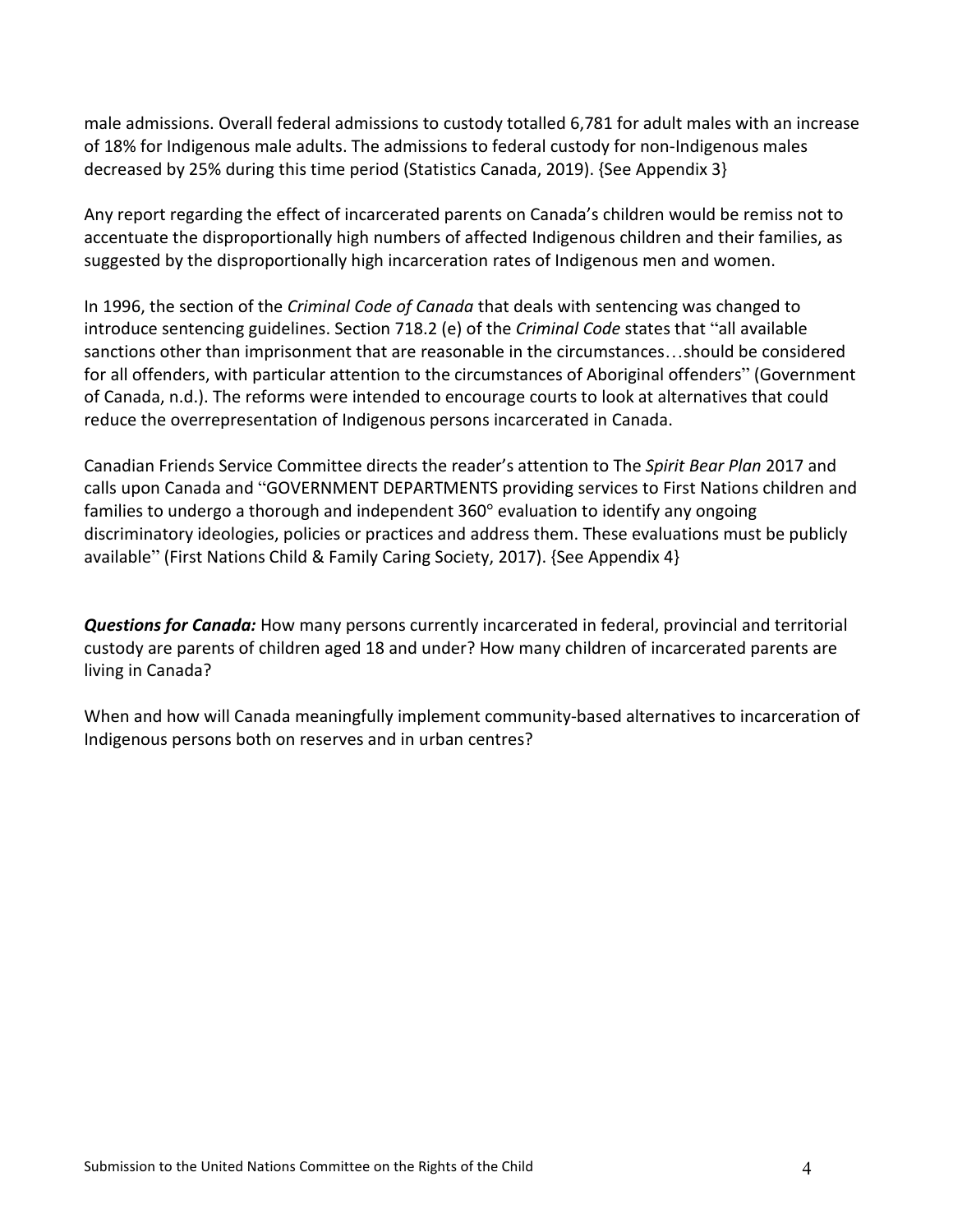## **UNITED NATIONS CONVENTION ON THE RIGHTS OF THE CHILD (UNCRC)**

Canada signed the UNCRC on May 28, 1990 and it was ratified on December 13, 1991. Since that time, Canada has taken positive steps in several areas of society that affect children. For example, there have been improvements to legislation; e.g. *Divorce Act* and its recent inclusion of "best interests of the child" language received Royal Assent in June 2019; youth justice e.g. *Youth Criminal Justice Act* with principles that incarceration is used as a last resort and increasing community-based choices; e.g. Ontario's *Child Youth and Family Services Act, 2017* increased the age of protection from 16 to 18 years of age.

Canada has varied and fragmented policies for children even in matters that fall within federal jurisdiction, but all the more so in matters that are provincially regulated. Implementation of the Convention on the Rights of the Child continues to be inconsistently applied across the country.

As a result, some children "fall through the cracks" and are left behind without the help and support systems needed in order to develop to their full potential. Children of incarcerated parents are one example of a group harmed by the absence of robust UNCRC implementation. The "best interests of the child" should be a primary consideration at all stages in the criminal justice system, from the time of arrest to incarceration and release. This would help to alleviate some of the enduring harmful effects children currently experience. The UNCRC states, "in all actions concerning children, whether undertaken by public or private social welfare institutions, courts of law, administrative authorities or legislative bodies, the best interests of the child shall be a primary consideration" (Article 3, The Convention on the Rights of the Child).

This report will strongly advocate that Canada consider conducting a federal review of the criminal justice system using Child Rights Impact Assessment templates (CRIA) and urge Canada to pledge the submission of the CRIA results to the next *Canada Report to the UNCRC* in 2023. It is recommended that Canada immediately begin to build working partnerships between the "users of the system" and "the administrators of the system" to move this process forward in an authentic manner.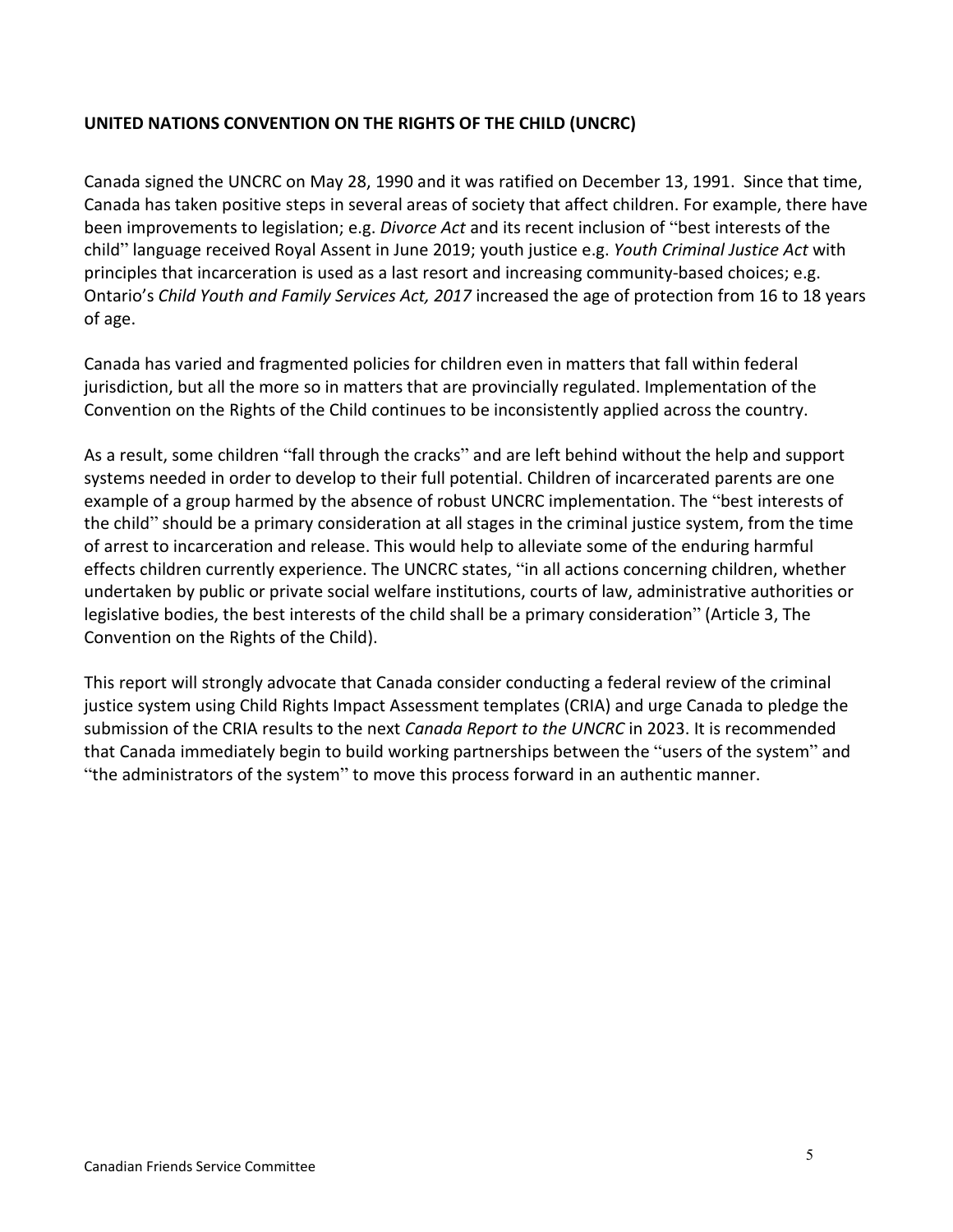## **A SAMPLING OF THE ISSUES**

### **Mother-Child Program and Family Contact**

In 2015, The Collaborating Centre for Prison Health and Education (CCPHE) published *Guidelines for the Implementation of Mother-Child Units in Canadian Correctional Facilities*. The report was clear that "Women who are expected to give birth while in custody, or who are the primary caregivers of dependent children, should remain in the community wherever possible. The justice system should make all effort to seek supportive community alternatives to custody for these women (CCPHE citing Jones AD, Wainina-Wozna AE. Children of Prisoners. UK: University of Huddersfield; p.658).

Mother-child programs are sometimes criticized because prison is viewed as an inappropriate environment for children (Leroux, 2019). It is undeniable that non-custodial sentences for mothers would be more in keeping with the best interests of the child. Canadian Friends Service Committee strongly supports this view. It is also true that there have been repeated studies that confirm the developmental harm caused by the separation of a child from his or her mother and that early motherinfant bonding is widely accepted as an important standard of care. Article 6 of the UNCRC requires that "States Parties shall ensure to the maximum extent possible the survival and development of the child."

Controversy notwithstanding, Correctional Services Canada reports that "two thirds of incarcerated women have children less than five years old" and posts on its website that goals for the program include parenting skills training, the establishment of a healthy mother child relationship, "all in the best interests of the child…" (Correctional Services Canada, 2007).

Correctional Services Canada (CSC) operates five institutions for women as well as one healing lodge, located in Saskatchewan. The other five institutions are in British Columbia, Alberta, Ontario, Quebec, and Nova Scotia. CSC launched the Mother-Child Program in 1996. The program is intended to provide full-time living arrangements (within special units) for mothers and children up to the age of four years. Children under six may access a part-time (weekends and holidays) version of the program. The current CSC webpages outlining "Quick Facts about Women Offenders," "Overview of Women's Corrections" and "Programs for Women" do not mention the Mother-Child Program or make any reference to women as mothers with children (Correctional Services Canada, 2019).

*Canada's Report:* Sections 109, 110, and 111 in *Canada's Fifth and Sixth Reports on the Convention on the Rights of the Child* provide a description of the Mother-Child Program and refer to "fostering positive relationships…[and]…considering the best interests of the child" (Government of Canada, 2018). {See Appendix 5}

*On the ground:* The Office of the Correctional Investigator (OCI) estimates that 75% of federally incarcerated women are mothers with children. In 2008 the rules were changed and criteria for participation in the program became more restrictive (part-time program changed from children under twelve to children under six, local child welfare agencies required to provide support to the mother, exclusion of women convicted of serious offenses). From 2008 to 2014 only 14 women across Canada participated in the full Mother-Child Program. Current statistics are not available. The OCI has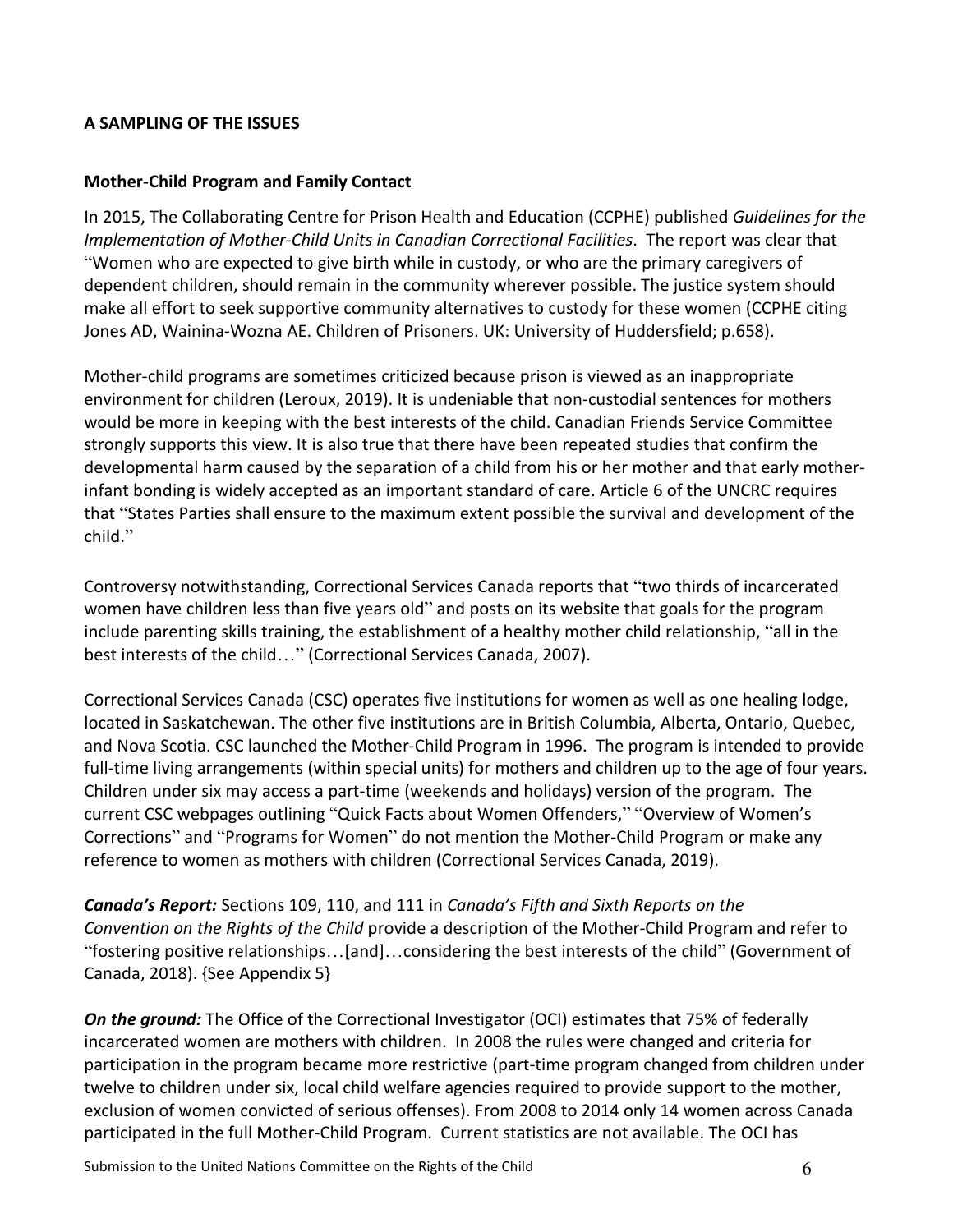previously recommended increased access to the program, safe environments, and facilitation of mother-child contact through video links (Canadian Friends Service Committee, 2019, p.11).

Again, the overriding preference for all mothers of infants and children continues to be communitybased alternatives to incarceration. We also recognize that healthy options which respect the motherchild relationship and child development principles are essential for incarcerated women in Canada.

The *Interim Report of the Standing Senate Committee on Human Rights* chronicles testimony from 92 witnesses including former federally sentenced persons from Feb 2017 to March 2018. The report states, "While families of federally-incarcerated persons are able to visit penitentiaries, the process for family members to gain access to their loved ones was described to the committee as "intimidating," "humiliating and demeaning…cancellation and limitations on family visits, particularly visits with children, was also one of the most common concerns raised by men that senators spoke with in federal penitentiaries." The report emphasizes that the failure of Correctional Services Canada to safeguard regular family contact seems to have a bigger impact on federally sentenced women, because they are more likely to be the sole caregivers for their children. It is the opinion of the *Interim Report* that women do not receive the same level of family support as men. Federally sentenced women are also more often located farther away from their families (given the smaller number of institutions for women) and this results in fewer visits and loss of family connections (Government of Canada, 2019; Thomas-Bernard, The Senate of Canada, Ataullahjan, & Cordy).

Another issue that impedes contact with an incarcerated parent is the current phone system for inmates in both federal and provincial institutions. Inmates are not permitted to call switchboards or cell phones. Generally, phone calls can only be outgoing to land lines and often on a collect-call basis. Correctional Services Canada has a "Smart Card" system that allows funds to be added to an inmate's account. A telephone account must have a minimum balance of \$80. Funds can only be uploaded once every four weeks. Cards cannot be loaded at any other time (Correctional Services Canada: Inmate phone calls).

*Questions for Canada:* How many incarcerated women that are mothers are currently in the Mother-Child Program in Canada? What can be put in place to improve Mother-Child units in federal prisons? Current lobbying is underway in several parts of Canada to change the restrictive phone rules for inmates: what actions does Canada plan to take to address this problem? What actions would it take to make the best interests of children of incarcerated parents the primary consideration in legislation, policies, and practices at the federal, provincial, and territorial levels of the criminal justice system in Canada?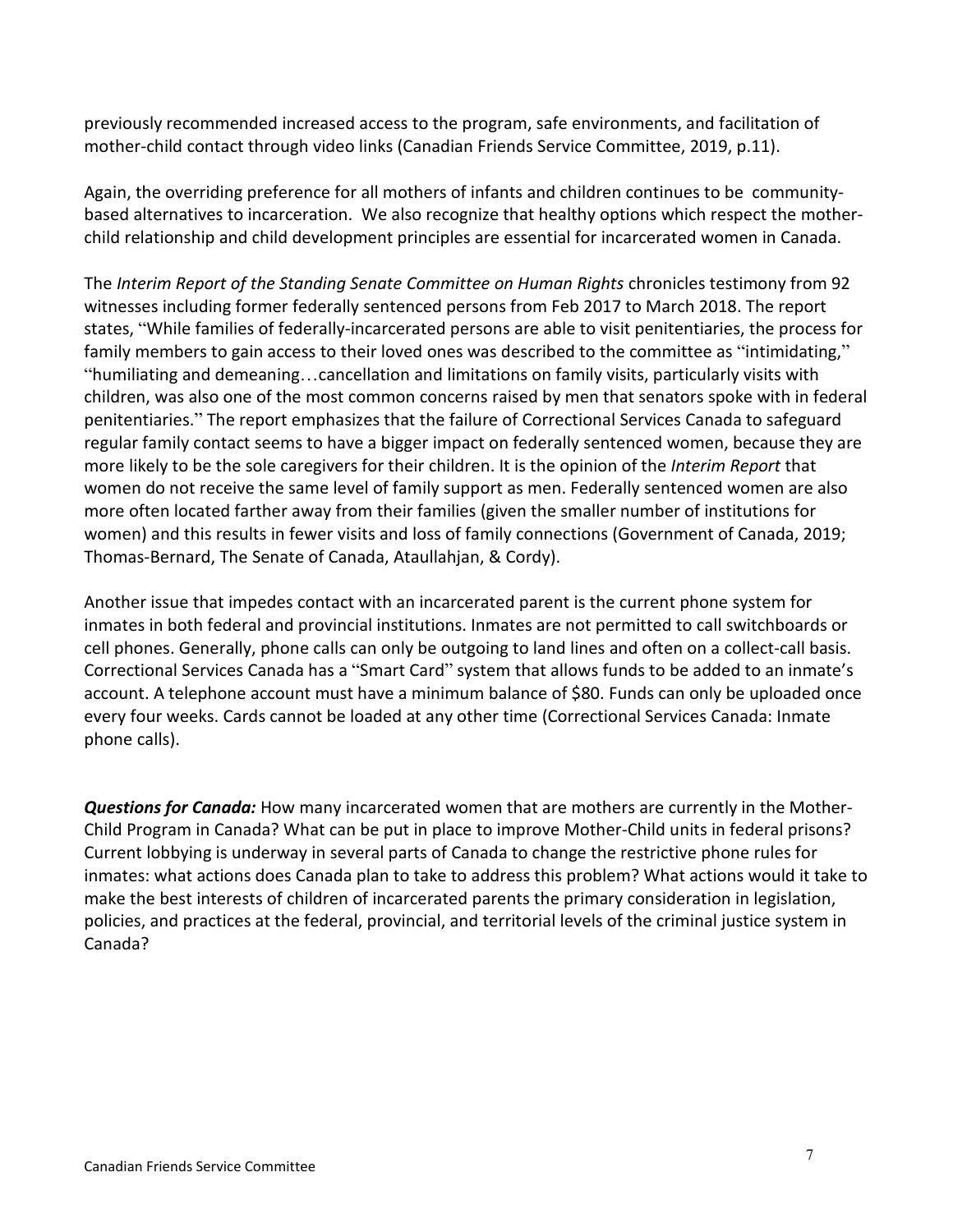### *Recommendations:*

- At the arrest, pre-charge, and charge stages, options for restorative processes including diversion should always be considered. Applying similar principles that exist in family law proceedings regarding conferencing (or other high conflict situations that meet Mandatory Mediation standards) could provide alternate solutions to incarceration. Children and their families are unique and therefore restorative practices should remain flexible and diverse in nature and will be different in each situation. This requires the application of *Article 12* of the UNCRC: "the right of the child to express his/her views, in all matters affecting him/her, and for those views to be given due weight according to the child's age and maturity."
- Increase non-custodial options to remand for mothers i.e. promise to appear or house arrest to reduce incarceration of mothers.
- Support Indigenous led community alternatives to custody that support the best interests of the child and family.
- Improve conditions and increase opportunities for positive parent-child visits.
- Safeguard the right of each infant to stay with the mother for short-term and long-term health benefits regardless of the institutional program/policies.
- Examine the restrictive eligibility criteria of the Mother-Child Program with a goal to expand eligibility and improve the program's responsivity to principles regarding the best interests of children. Engage incarcerated women who are also mothers in this review process.

### **Sentencing Practices and Arrest**

**On the ground:** In 2016 Canadian Friends Service Committee commissioned a review of sample case law to determine if the "best interests of the child" were considered in the sentencing of parents in Canada. Across Canada, judicial decision-makers from pre-trial to sentencing vary in their approach to considering a person's parental or caregiving responsibilities and the rights of their children. Children are not direct parties to the proceedings, may not attend court, and are not considered part of traditional sentencing principles of proportionality in Canada. In general, judges made no reference to International Conventions or Rules and did not refer to a "best interests of the child" framework. It appeared that children were regarded as one possible factor on the list of considerations for persons being sentenced. General circumstances relating directly to children seem to have little impact on sentencing. Being Indigenous did not appear to impact the weight given to children when sentencing Indigenous parents. The existence of the CSC's Mother-Child Program was not a listed factor in the sentencing of mothers (Canadian Friends Service Committee, 2018, pp. 14-16).

The International Association of Chiefs of Police published a report in 2014 entitled, *Safeguarding Children of Arrested Parents* (International Association of Chiefs of Police, 2014). {See Appendix 6} The report acknowledges the trauma that may be caused by a parent's arrest and the potential disorder and displacement that may result. It provides a model policy for police services to consider when arrested persons have children who may or may not be present at the time of arrest. At present Canada does not seem to have a coordinated framework for policy and/or practices of police services for the children of arrested parents. Again, there is a lack of current data available regarding this issue.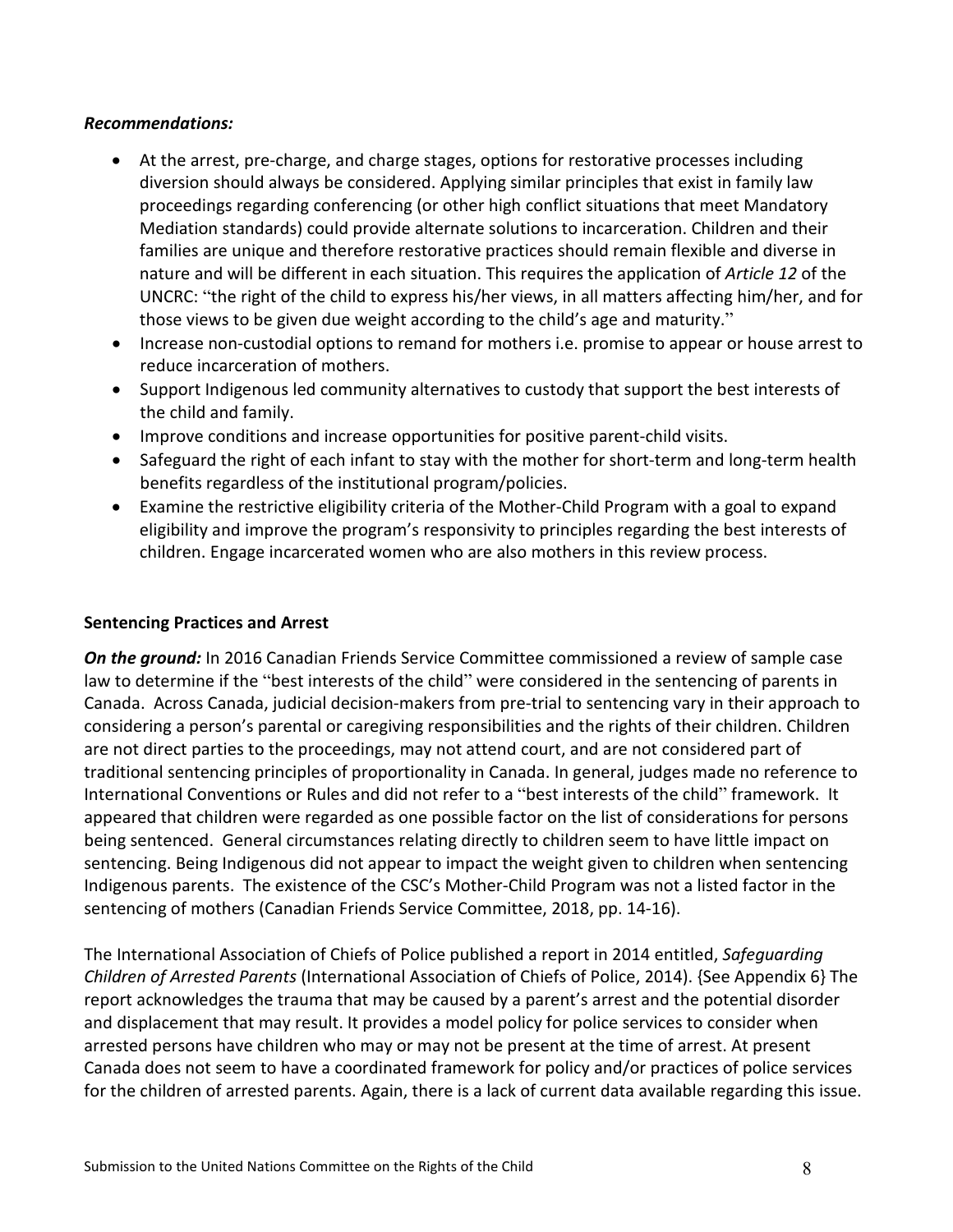*Questions for Canada:* Canada needs a rights-based framework for arrest and sentencing. What action will Canada take to make this happen? A Child Rights Impact Assessment (CRIA) uses a systematic process to take possible impacts on children into account in policy, legislation, and other administrative decisions. Would Canada consider a Child Rights Impact Assessment? (UNICEF, 2015)

## *Recommendations:*

- Introduce rights-based language and directives into current legislation and policy as mandatory requirements in accordance with the UNCRC (possibly via Regulations and policy development for the *Criminal Code of Canada*; the *Corrections and Conditional Release Act;* the *Child, Youth and Family Services Act, 2017;* and *Immigration and Refugee Protection Regulations*). Consider using language and principles highlighted in the jury recommendations from the *Katelynn Sampson Inquest* as a guide i.e. alterations to *Recommendation No. 1* could read, "The child must be at the centre of the decision-making process where their parent/s are the subject of arrest, detention, incarceration and/or receiving services through the criminal justice system. A child should be at the forefront of all service- related decision-making."
- Implement regulations for police officers to ensure that the best interests of the child are considered when parents and caregivers come into conflict with the law.
- At the first point of parental contact with the justice system, assign each child/youth a fully trained representative/case navigator. This representative would stay with the child throughout all stages of the criminal justice process. If necessary, the child representative would ensure the parent has adequate time and agency to arrange care-taking plans. Responsibilities could include gathering a circle of support i.e. relatives, neighbours, teachers, social workers, etc. They would ensure critical information sharing occurs. The representative would also prepare a detailed impact assessment report for the court that attaches to the pre-sentencing report and becomes mandatory in the court envelope.
- Implement training and education that make the best interests of children the primary consideration in all legal processes. Training for relevant professionals to include judges, crown attorneys, lawyers, police officers, child welfare workers, probation officers, etc. Ensure persons with *lived experience* inform the content of the training. Use materials and techniques that incorporate Adult Learning Theory into training approaches.
- Initiate a Child Rights Impact Assessment to begin a systematic focus on the rights, needs and interests of children of incarcerated parents during legal processes surrounding arrest, detention and sentencing. Incorporate parallel processes which affect children e.g. child welfare, education, mental health, etc. (UNICEF, 2015).

## **Agencies and Organizations**

*On the ground:* There are many agencies and organizations across Canada that have done tremendous work with the children and families of incarcerated persons. One example of this work is *The Framework for Action: Enhancing the Protective Environment for Children of Parents in Conflict with the Law or Incarcerated*. *The Framework* describes the experiences and lessons learned from working with various stakeholders including caregivers, grandparents, aunts, foster parents, provincial court judges, duty counsel, legal services, and First Nations Courts (Elizabeth Fry Society of Greater Vancouver,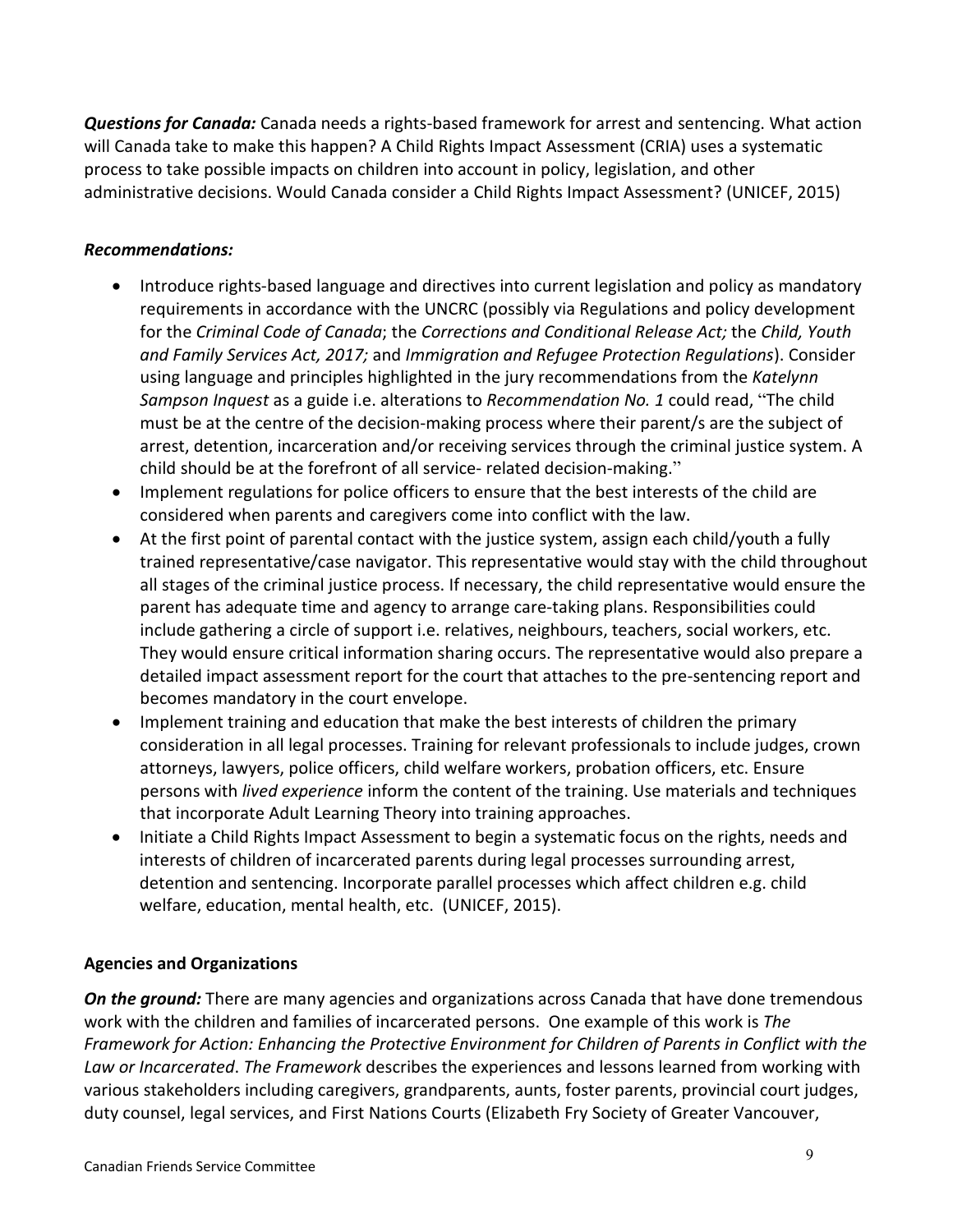International Centre for Criminal Law Reform and Criminal Justice Policy, and University of the Fraser Valley: School of Criminology and Criminal Justice, 2018). (See Appendix 7).

There are "pockets" of collaboration across Canada that rely on persons, leadership, or individual agencies to address issues and/or provide support services to the children of incarcerated parents. Coordinated, across the board, rights-informed legislation, policy, and practice does not currently exist for this group of children in this country.

In January 2019, over 35 organizations and individuals from across Canada gathered at Friends House in Toronto, Ontario, to share, educate, collaborate, and strategize about the impact and future of children of incarcerated parents in Canada. Following the dialogue, a *Canadian Coalition on Children of Incarcerated Parents* was formed to move forward and begin to take action on some of the recommendations that resulted from the dialogue (Canadian Friends Service Committee, 2019, pp.4- 19).

## *Recommendations:*

- Encourage continued collaboration and dialogue between all agencies and sectors that intersect with the criminal justice system (justice, child protection, mental health, education, judges, Gladue writers, etc.) with a view to increasing viable alternative community-based options to incarceration.
- Ensure that the voices of children and youth are at the table.
- Educate all stakeholders on the UNCRC and key articles that apply specifically to children of incarcerated parents.
- Invite representatives from the *Canadian Coalition on Children of Incarcerated Parents* to join a CRIA process to begin a systematic focus on the rights, needs and interests of children of incarcerated parents affected by the decisions and actions of governments, institutions and others (UNICEF, 2015).

### **The Silence of Children, Systemic Invisibility, and Social Stigma**

The absence of statistical data, failure to include children as parties to the court process, and the lack of a child rights-based framework at all stages of the criminal justice system are some of the factors that contribute to the absence of the voices of children and youth.

Dr. Else Marie Knudsen has identified the theme of "systemic invisibility" across families, society, and institutions in her research. "There exists a culture of secrecy within families, communities and children who were keeping secrets and keeping a low profile, which isolated them from community support… [there is] lack of knowledge, expertise, or policy attention within relevant organizations, services and systems such as schools, child protection… Without data or funding, no attention is paid to this group of children by institutions, which includes the lack of parenting, programs and supports… Finally, [there is] the lack of overall data, policy attention or complaint mechanisms" (Canadian Friends Service Committee, 2019, p. 12).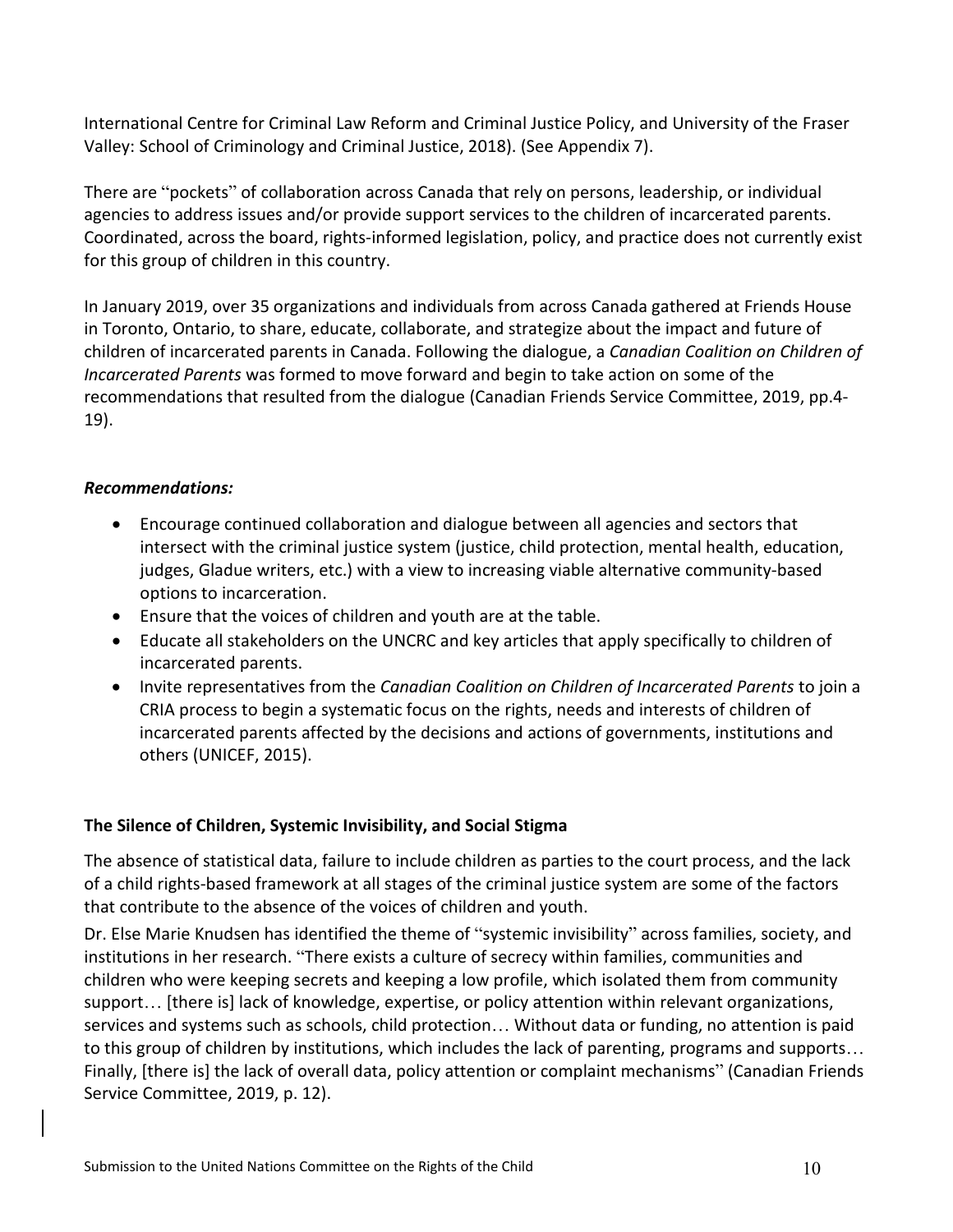Comment must be made here that children impacted by parental incarceration and their invisibility in the system carry heavy consequences. Adverse Childhood Experiences (ACEs) are traumatic events that occur before the age of 18, including all types of abuse, neglect, divorce, mental illness and incarceration. A landmark study in the 1990s found a significant relationship between the number of ACEs a person experiences and a variety of negative outcomes that move into adulthood (citing US Department of Health and Human Services, n.d.). {See Appendix 8}

Other studies "generally suggest that children with one or both parents incarcerated face increased risks for antisocial or other delinquent behaviours, and future involvement with the criminal justice system" (McCormick, Millar, Paddock, & University of the Fraser Valley's Centre for Safe Schools and Communities, 2014, pp. iii-v).

Furthermore, children of incarcerated parents are more likely to come into contact with child welfare agencies and end up in residential placements which could be far away from their home communities. Findings from a recently published research study show a definite link between involvement with the child protection system and subsequent association with both the youth justice system and criminal justice system (Contenta, 2020). {See Appendix 9}

## *Recommendations:*

- Create an Advisory Group of children/youth of incarcerated parents to advocate for children's rights across Canada and to fully participate in a CRIA process.
- Increase education and public awareness about children and youth of incarcerated parents. Include information about harmful effects as well as proven strategies for children and families that are supportive. Public awareness: consider successful strategies from previous public awareness campaigns as models i.e. Kids Help Phone, Covenant House, Mothers Against Drunk Driving. These PSA campaigns placed the child/youth/family's lived experience at the centre. Engage children and their families (focus groups, advisory groups) to inform content and strategies. Form partnerships with other like-minded organizations for awareness raising events.
- Initiate a CRIA process to begin a systematic focus on the rights, needs, and interests of children of incarcerated parents affected by the decisions and actions of governments, institutions, and others.

## **Legislation and Rights**

*UNCRC:* GENERAL COMMENT No. 5 (2003) on the General measures of implementation of the Convention on the Rights of the Child (arts. 4, 42 and 44, para. 6) states clearly that Article 3 "(1): the best interests of the child as a primary consideration in all actions concerning children "requires active measures throughout Government, parliament and the judiciary… by systematically considering how children's rights and interests are or will be affected by their decisions and actions by, for example, a proposed or existing law or policy or administrative action or court decision,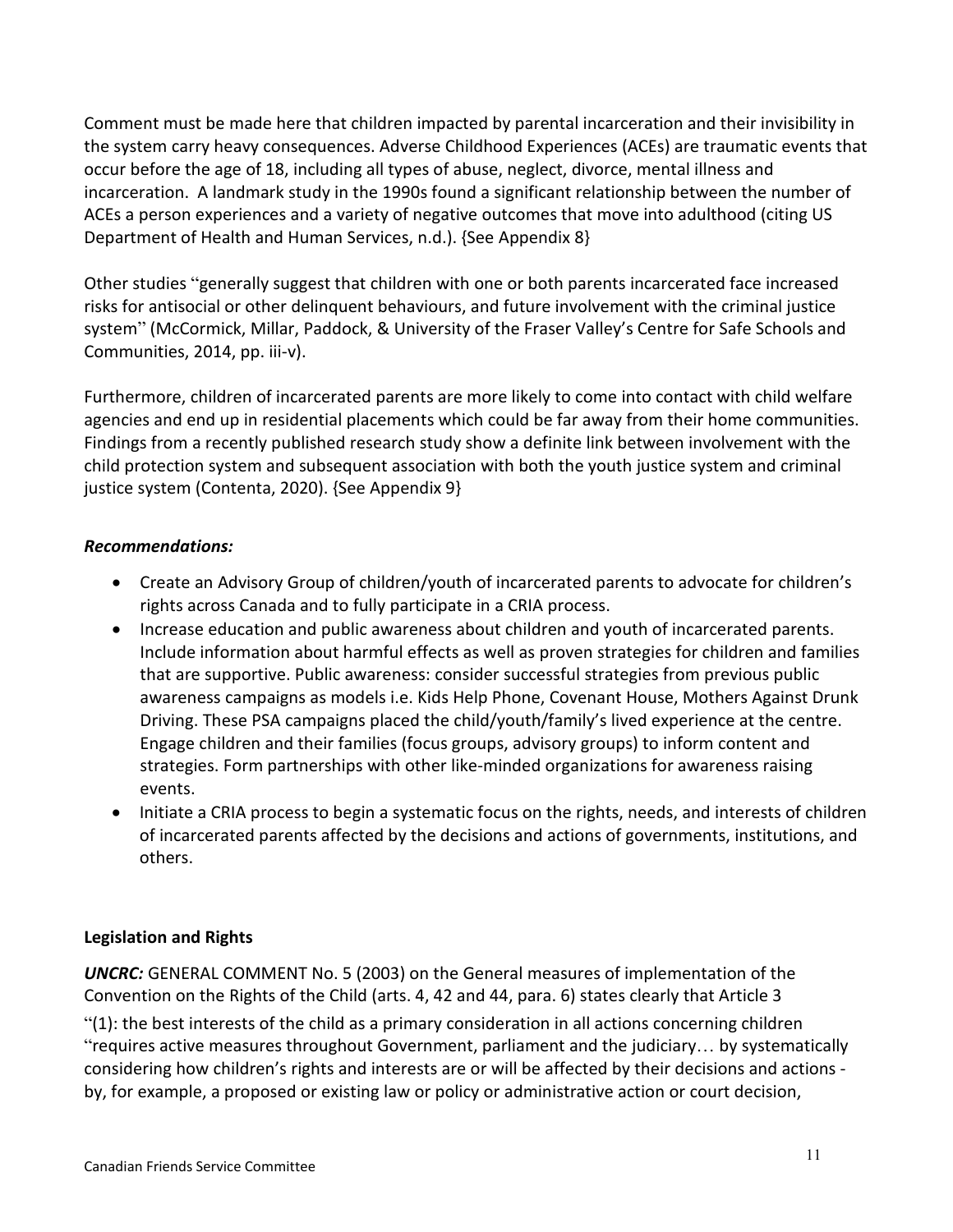including those which are not directly concerned with children, but indirectly affect children." {See Appendix 10}

GENERAL COMMENT No. 14 (2013) on the right of the child to have his or her best interests taken as primary consideration: "The right of the child to have his or her best interests assessed and taken as a primary consideration when different interests are being considered in order to reach a decision on the issue at stake… If a legal provision is open to more than one interpretation, the interpretation which most effectively serves the child's best interests should be chosen… Whenever a decision is to be made that will affect a specific child, an identified group of children or children in general, the decisionmaking process must include an evaluation of the possible impact (positive or negative) of the decision on the child or children concerned. To ensure compliance, States parties should undertake a number of implementation measures…Reviewing and, where necessary, amending domestic legislation and other sources of law so as to incorporate article 3, paragraph 1, and ensure that the requirement to consider the child's best interests is reflected and implemented in all national laws and regulations, provincial or territorial legislation, rules governing the operation of private or public institutions providing services or impacting on children, and judicial and administrative proceedings at any level, both as a substantive right and as a rule of procedure." {See Appendix 11}

*On the ground:* The *Corrections and Conditional Release Act* (CCRA) is the law that governs the Correctional Service of Canada (CSC) for persons serving a sentence of two years or more. The CCRA also governs the Parole Board of Canada. The CCRA does not make mention of the best interests of children or children's rights.

The *Criminal Code of Canada* contains most criminal law in Canada. The federal government has the exclusive responsibility to enact the law and the provinces have the authority to administer criminal law. The *Criminal Code* does not make mention of the best interests of children or children's rights.

## *Recommendations:*

- Consider using the recent changes to the *Divorce Act* (June 2019) and the inclusion of "best interests of the child" language as "guides" for introducing child rights-informed principles and language to legislation.
- Initiate a Child Rights Impact Assessment to ensure that the rights, needs, and best interests of children of incarcerated parents are incorporated into legislative changes.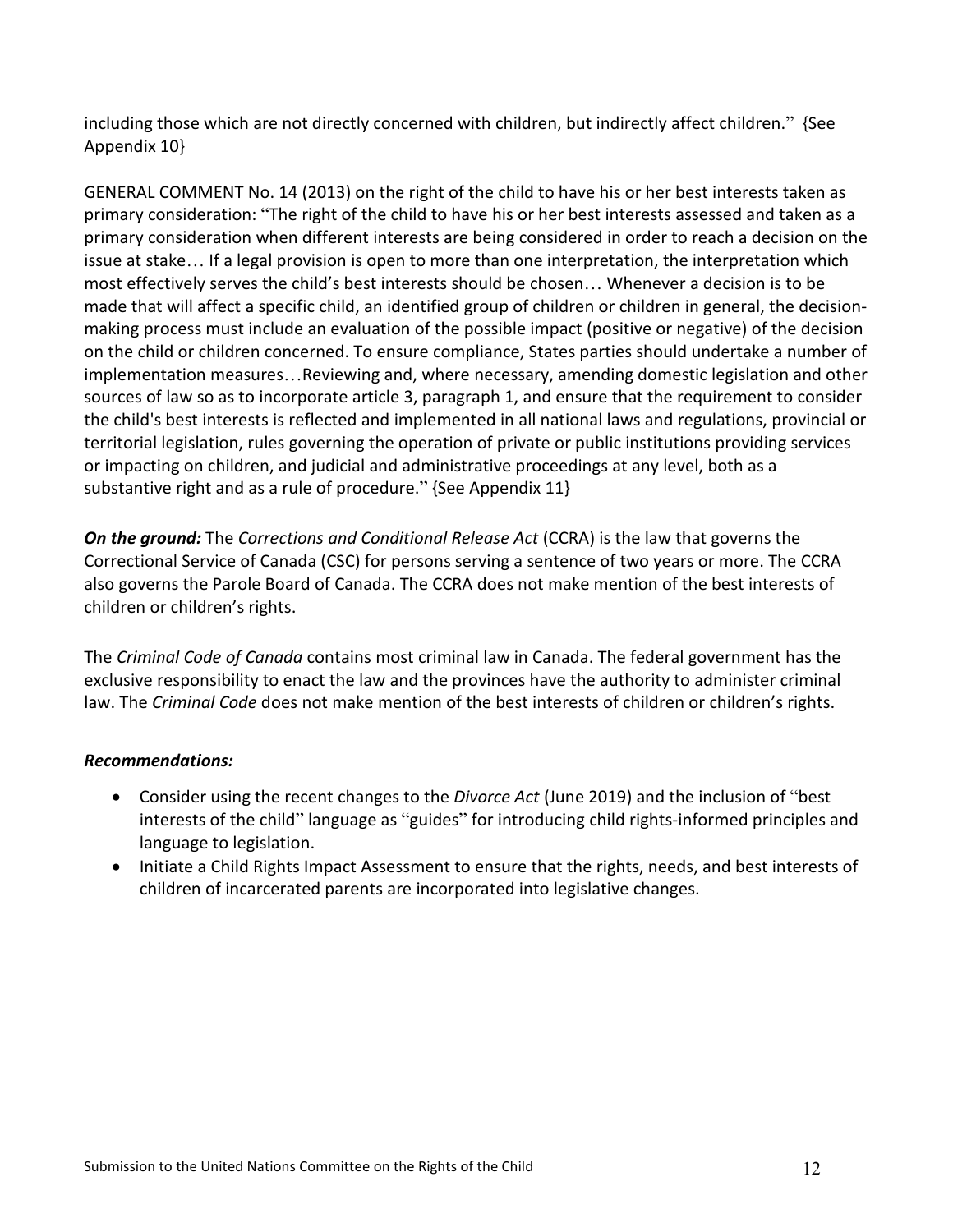### **Absence of Current and Disaggregated Data**

*On the ground:* The lack of available data and information regarding the children of incarcerated parents in Canada was frequently raised in presentations and discussions at the January 2019 Dialogue at Friends House in Toronto. "Participants identified that there is little data regarding the number of incarcerated persons with children at the federal, provincial and territorial levels. There is no data regarding the number of children of each parent, the age of the children, where they reside or who is caring for them. Information about the number of children born in jails and prisons, the number of visits to institutions, or how many children are Indigenous, racialized, have a disability, or the gender of children is not available. Current data consists of broad estimates and can be inaccurate i.e. numbers are based on rates of admission rather than the number of individuals actually incarcerated at any one time." The lack of data raises concerns regarding transparency and accountability (Canadian Friends Service Committee, 2019, p. 15).

## *Questions for Canada:*

Will Canada commit to collecting and providing reliable and current data that can be publicly accessed? Will Canada create timelines for such action?

### *Recommendations:*

- Increase quality of research and data collection and make same publicly available on a regular basis
- Allow access to current data from Correctional Services Canada
- Consider contacting Centres of Innovation (COI) at colleges and universities. COI's seek to bring together interdisciplinary teams of faculty, students, and community and industry partners to help solve complex, real world problems. Connect and liaise with community college and/or university programs that might be interested in related research studies, projects, and initiatives.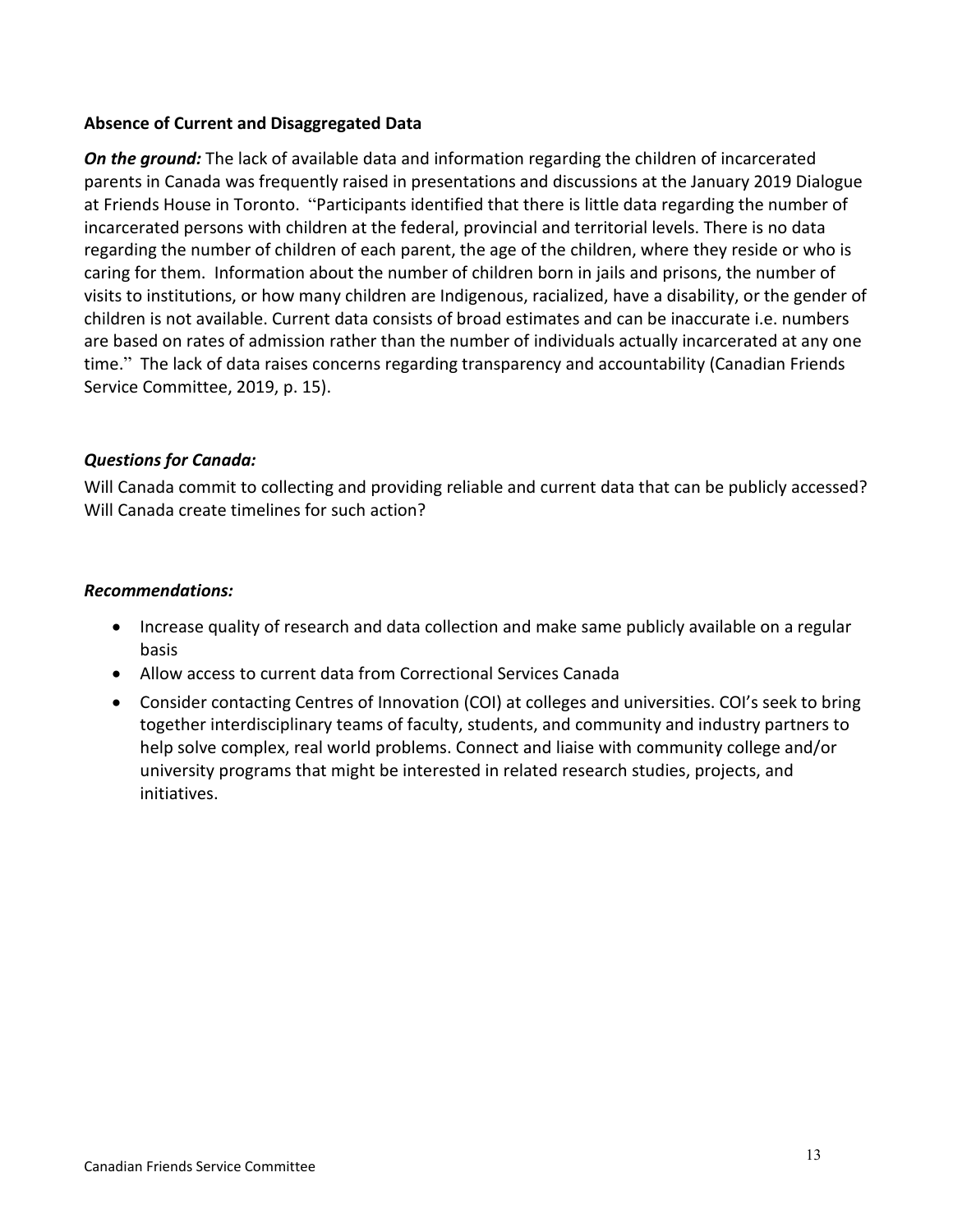## **SUMMARY OF RECOMMENDATIONS**

# **General Measures of Implementation (Arts 4, 42, 44.6) General Principles (Arts 2, 3, 6, 12) VI**

1. Canada to conduct a federal review of the criminal justice system using Child Rights Impact Assessment templates (CRIA) and urge Canada to pledge the submission of the CRIA results to the next *Canada Report to the UNCRC* in 2023. The CRIA process typically includes a systematic focus on the rights, needs and interests of children affected by the decisions and actions of governments, institutions and others. This CRIA should include integration of the best interests of the child during legal processes surrounding arrest, detention and sentencing. The incorporation of a rights assessment of the parallel processes which affect children e.g. child welfare, education, mental health, etc. must also be included. Child rights-based practices and language must inform and be present in legislative changes.

Canada is encouraged to immediately begin to build working partnerships between the "users of the system" and "the administrators of the system" to move this process forward in an authentic manner (UNICEF, 2015).

## **General Measures of Implementation (Arts 4, 42, 44.6)**

- 2. Invite representatives from the *Canadian Coalition on Children of Incarcerated Parents* to join a CRIA process to begin a systematic focus on the rights, needs and interests of children of incarcerated parents affected by the decisions and actions of governments, institutions and others (UNICEF, 2015).
- 3. Consider using the recent changes to the *Divorce Act* (June 2019) and the inclusion of "best interests of the child" language as "guides" for introducing child rights-informed principles and language to legislation.
- 4. Educate all stakeholders on the UNCRC and key articles that apply specifically to children of incarcerated parents.
- 5. Encourage continued collaboration and dialogue between all agencies and sectors that intersect with the criminal justice system (justice, child protection, mental health, education, judges, Gladue writers, etc.) with a view to increasing viable alternative community-based options to incarceration.

### **General Principles (Arts 2, 3, 6, 12) VI**

- 6. Ensure that the voices of children and youth are at the table by the formation of an Advisory Group comprised of children/youth of incarcerated parents to advocate for children's rights across Canada and to fully participate in a CRIA process.
- 7. Introduce rights-based language and directives into current legislation and policy as mandatory requirements in accordance with the UNCRC (possibly via Regulations and policy development for the *Criminal Code of Canada*; the *Corrections and Conditional Release Act;* the *Child, Youth and Family Services Act, 2017;* and *Immigration and Refugee Protection Regulations*). Consider using language and principles highlighted in the jury recommendations from the *Katelynn Sampson Inquest* as a guide i.e. alterations to *Recommendation No. 1* could read, "The child must be at the centre of the decision-making process where their parent/s are the subject of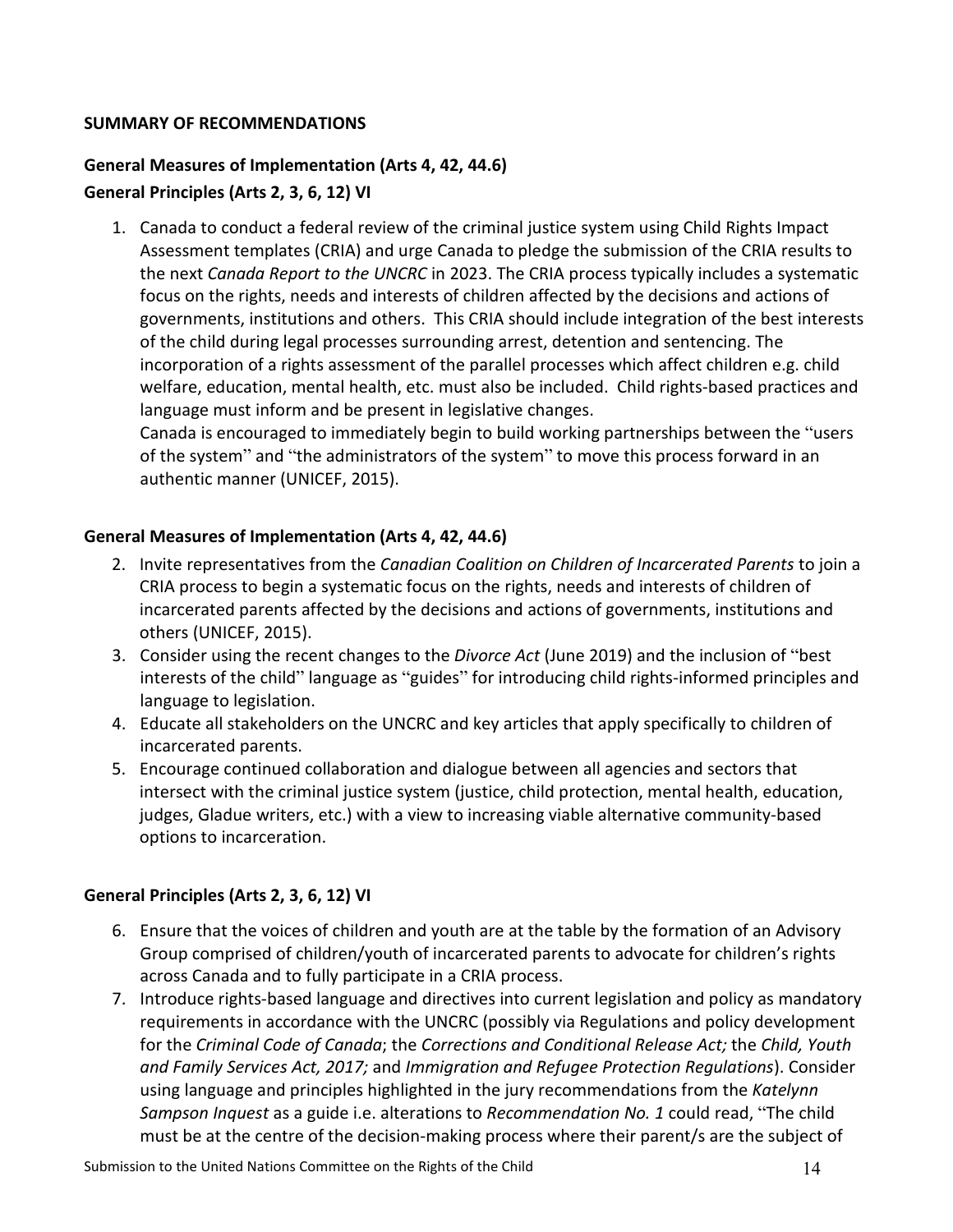arrest, detention, incarceration and/or receiving services through the criminal justice system. A child should be at the forefront of all service- related decision-making."

- 8. Implement regulations for police officers to ensure that the best interests of the child are considered when parents and caregivers come into conflict with the law.
- 9. Implement training and education that make the best interests of children the primary consideration in all legal processes. Training for relevant professionals to include judges, crown attorneys, lawyers, police officers, child welfare workers, probation officers, etc. Ensure persons with *lived experience* inform the content of the training.

Use materials and techniques that incorporate Adult Learning Theory.

- 10. Allow access to current data from Correctional Services Canada
- 11. Increase quality of research and data collection and make same publicly available on a regular basis
- 12. Consider contacting Centres of Innovation (COI) at colleges and universities. COI's seek to bring together interdisciplinary teams of faculty, students, and community and industry partners to help solve complex, real world problems. Connect and liaise with community college and/or university programs that might be interested in related research studies, projects, and initiatives.

# **Civil Rights and Freedoms (Arts 7, 8, 13 14, 15, 16, 17, 19, 37 (a))**

13. Improve conditions and increase opportunities for positive parent-child visits.

## **Family Environment and Alternative Care (Arts 5, 9, 10, 11, 18, 20, 21, 25, 27.4, 39)**

- 14. Increase non-custodial options to remand for mothers i.e. promise to appear or house arrest to reduce incarceration of mothers.
- 15. Support Indigenous led community alternatives to custody that support the best interests of the child and family.
- 16. At the first point of parental contact with the justice system, assign each child/youth a fully trained representative/case navigator. This representative would stay with the child throughout all stages of the criminal justice process. If necessary, the child representative would ensure the parent has adequate time and agency to arrange care-taking plans. Responsibilities could include gathering a circle of support i.e. relatives, neighbours, teachers, social workers, etc. They would ensure critical information sharing occurs. The representative would also prepare a detailed impact assessment report for the court that attaches to the pre-sentencing report and becomes mandatory in the court envelope.
- 17. At the arrest, pre-charge, and charge stages, options for restorative processes including diversion should always be considered. Applying similar principles that exist in family law proceedings regarding conferencing (or other high conflict situations that meet Mandatory Mediation standards) could provide alternate solutions to incarceration. Children and their families are unique and therefore restorative practices should remain flexible and diverse in nature and will be different in each situation. This requires the application of *Article 12* of the UNCRC: "the right of the child to express his/her views, in all matters affecting him/her, and for those views to be given due weight according to the child's age and maturity."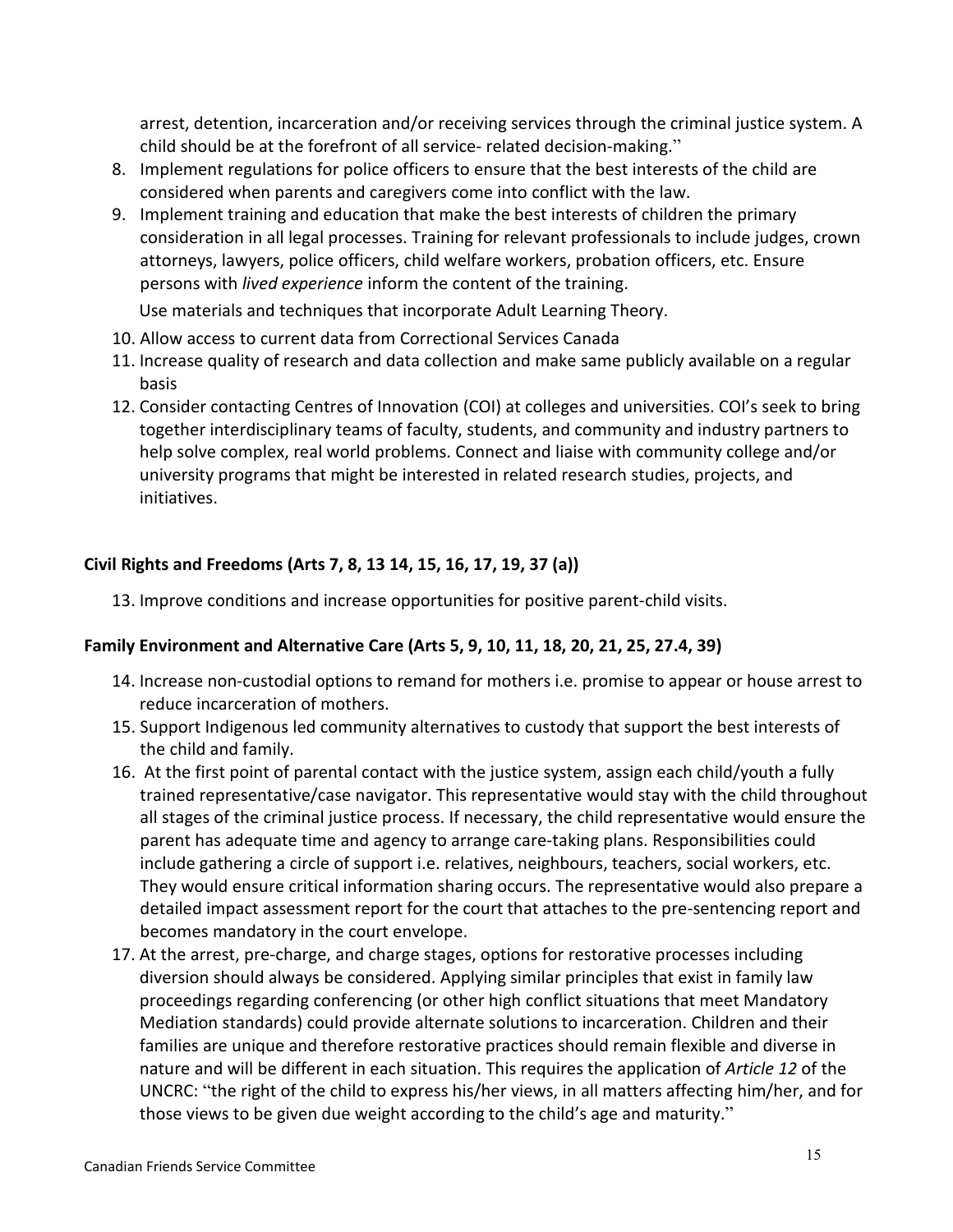#### **Basic Health and Welfare (Arts 18, 23, 24, 26, 27)**

- 18. Safeguard the right of each infant to stay with the mother for short-term and long-term health benefits regardless of the institutional program/policies.
- 19. Examine the restrictive eligibility criteria of the Mother-Child Program with a goal to expand eligibility and improve the program's responsivity to principles regarding the best interests of children. Engage incarcerated women who are also mothers in this review process.
- 20. Increase education and public awareness about children and youth of incarcerated parents. Include information about harmful effects as well as proven strategies for children and families that are supportive. Public awareness: consider successful strategies from previous public awareness campaigns as models i.e. Kids Help Phone, Covenant House, Mothers Against Drunk Driving. These PSA campaigns placed the child/youth/family's lived experience at the centre. Engage children and their families (focus groups, advisory groups) to inform content and strategies. Form partnerships with other like-minded organizations for awareness raising events.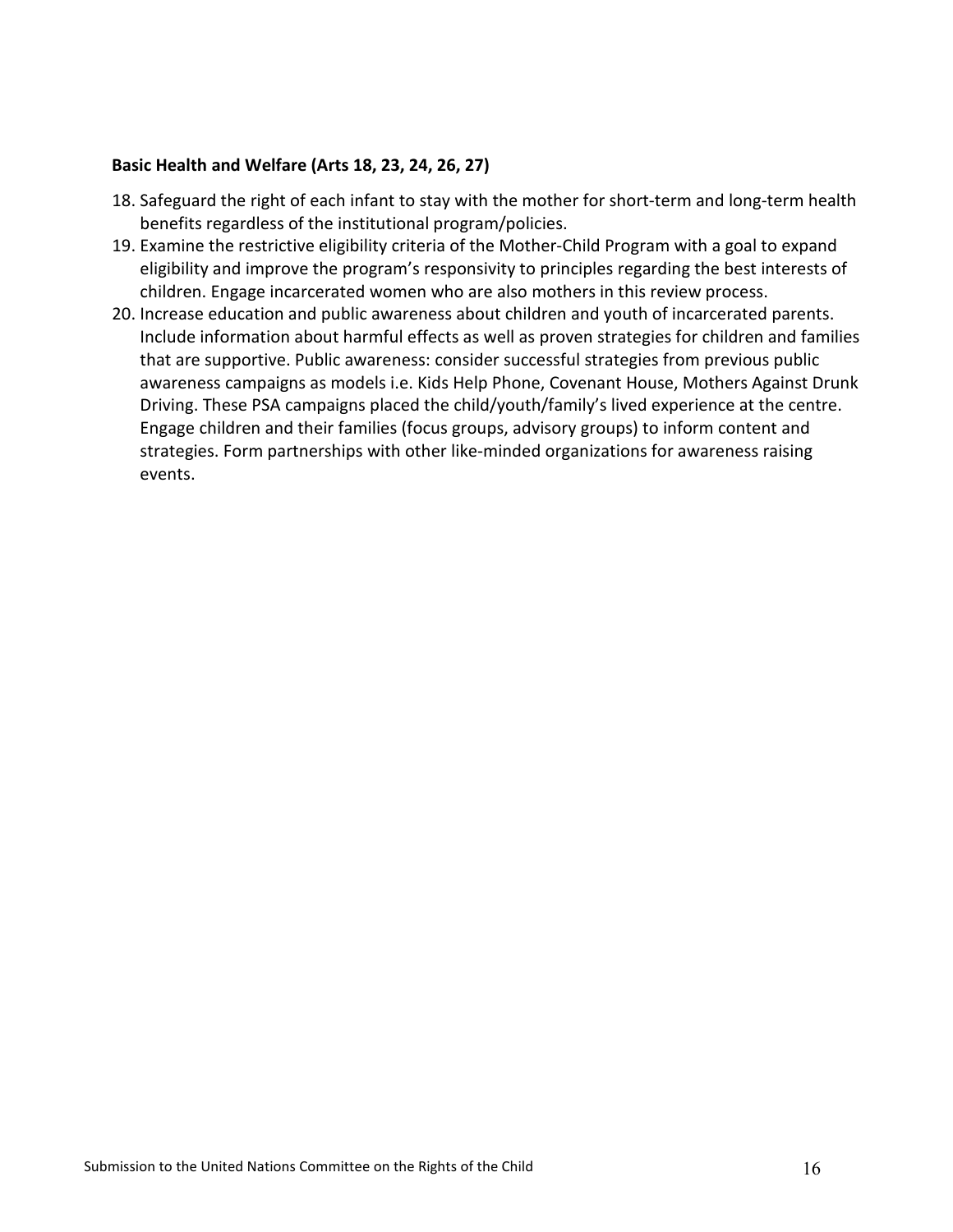## **REFERENCES**

Adult and youth correctional statistics in Canada, 2017/2018. (2019, May 9). Retrieved February 16, 2020, from https://www150.statcan.gc.ca/n1/daily-quotidien/190509/dq190509c-eng.htm

Brennan, S. (2014). Canada's Mother-Child Program: Examining its Emergence, Usage and Current State. *Canadian Graduate Journal of Sociology and Criminology*, *3*(No. 1-Spring). <https://doi.org/10.15353/cgjsc-rcessc.v3i1.84>

Canadian Coalition for the Rights of Children. (n.d.). Canadian Coalition for the Rights of Children -. Retrieved February 26, 2020, from http://rightsofchildren.ca

Canadian Friends Service Committee. (2019). *Breaking the Silence: Dialogue on Children of Incarcerated Parents*. Retrieved from https://quakerservice.ca/news/breaking-the-silence-dialogue-on-children-ofincarcerated-parents/

Canadian Friends Service Committee. (2018). *Considering the Best Interests of the Child when Sentencing Parents in Canada: Sample Case Law Review*. Retrieved from https://quakerservice.ca/wpcontent/uploads/2018/12/Considering-the-Best-Interests-of-the-Child-when-Sentencing-Parents-in-Canada.pdf

Contenta, S. (2020, January 19). A shocking report details how Ontario's most vulnerable youths are shuttled from child protection to the justice system. *Thestar.Com*. Retrieved from https://www.thestar.com

Correctional Services Canada. (2007, September 22). A Program for Every Inmate: Meeting Specific Needs - Module. Retrieved February 25, 2020, from https://www.csc-scc.gc.ca/educationalresources/005005-3040-eng.shtml

Correctional Service Canada. (2015). *Creating Choices: The Report of the Task Force on Federally Sentenced Women.* Retrieved from<https://www.csc-scc.gc.ca/women/toce-eng.shtml>

Correctional Services Canada. (n.d.). Inmate Phone Calls. Retrieved February 23, 2020, from [https://www.csc-scc.gc.ca/family/003004-0004-en.shtml#\\_Paying\\_for\\_phone](https://www.csc-scc.gc.ca/family/003004-0004-en.shtml#_Paying_for_phone)

Correctional Services Canada. (2019, May 13). Women offenders. Retrieved February 25, 2020, from https://www.csc-scc.gc.ca/publications/005007-3012-en.shtml

Department of Justice Canada. (2018, March). JustFacts: Trends in Adult Federal Custody Populations. Retrieved February 16, 2020, from<https://www.justice.gc.ca/eng/rp-pr/jr/jf-pf/2018/march01.html>

Elizabeth Fry Society of Greater Vancouver, International Centre for Criminal Law Reform and Criminal Justice Policy, & University of the Fraser Valley: School of Criminology and Criminal Justice. (n.d.). *Supporting Children with Incarcerated Parents: A Free Community Guide*. Retrieved from <https://cjr.ufv.ca/wp-content/uploads/2019/01/Supporting-Children-with-incarcerated-parents.pdf>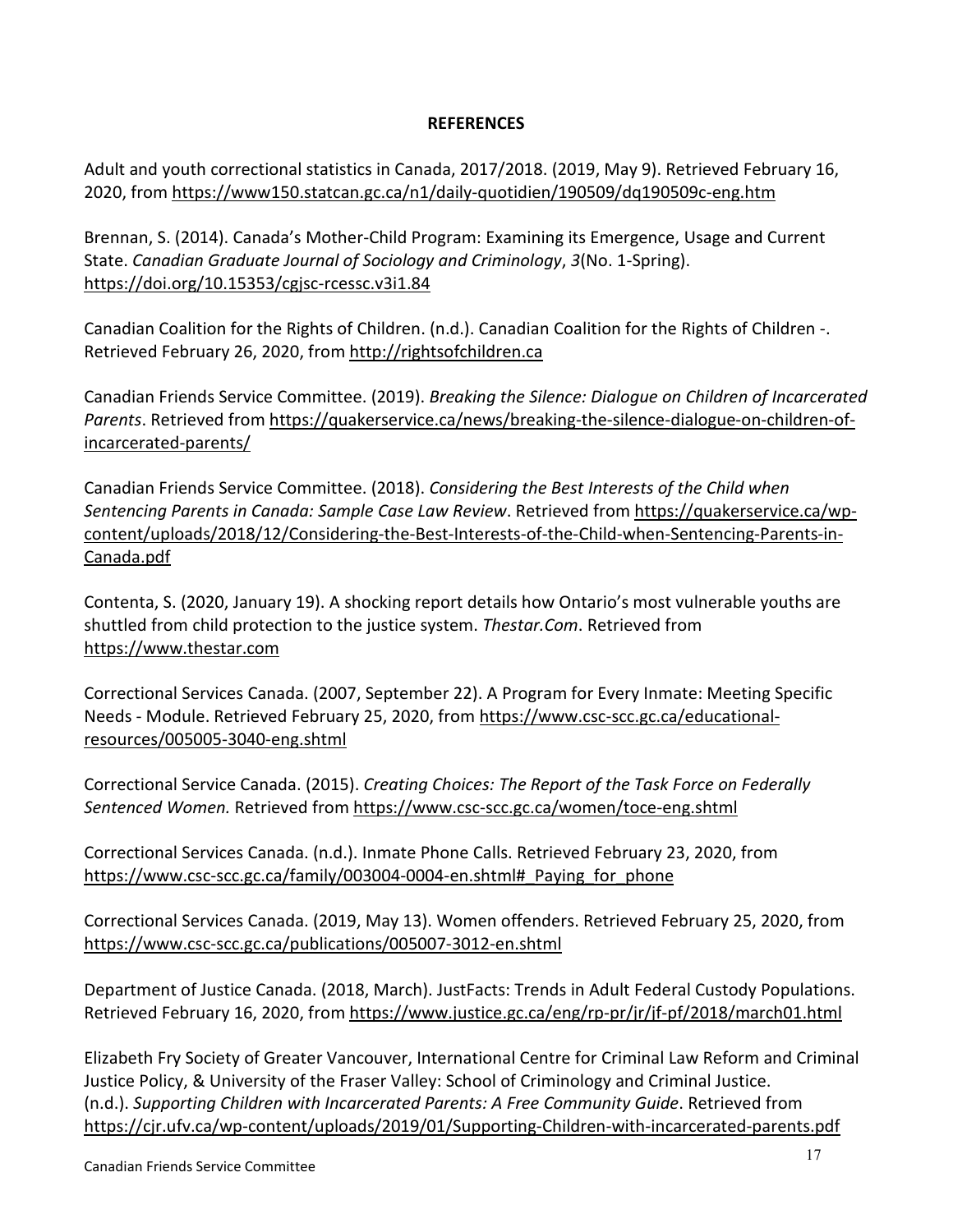Elizabeth Fry Society of Greater Vancouver, International Centre for Criminal Law Reform and Criminal Justice Policy, & University of the Fraser Valley: School of Criminology and Criminal Justice. (2018). *The Framework for Action: Enhancing the Protective Environment for Children of Parents in Conflict with the Law or Incarcerated*. Retrieved from [https://icclr.org/wp-content/uploads/2019/06/Enhancing-the-](https://icclr.org/wp-content/uploads/2019/06/Enhancing-the-Protective-Environment-Framework.pdf?x30145)[Protective-Environment-Framework.pdf?x30145](https://icclr.org/wp-content/uploads/2019/06/Enhancing-the-Protective-Environment-Framework.pdf?x30145)

First Nations Child & Family Caring Society. (2017). *Spirit Bear Plan*. Retrieved from https://fncaringsociety.com/spirit-bear-plan

Government of Canada. (2018). *Canada's Fifth and Sixth Reports on the Convention on the Rights of the Child.* Retrieved from https://fncaringsociety.com/sites/default/files/canada-crc-5-6th-report.pdf

Government of Canada. (n.d.). *Criminal Code of Canada*: *Purpose and Principles of Sentencing: Section 718.2 (e)*. Retrieved February 27, 2020, from https://laws-lois.justice.gc.ca/eng/acts/c-46/page-186.html#h-130884

International Association of Chiefs of Police. (2014). *Safeguarding Children of Arrested Parents.* Retrieved from https://bja.ojp.gov/sites/g/files/xyckuh186/files/Publications/IACP-SafeguardingChildren.pdf

Canadian Friends Service Committee. (2018). *Considering the Best Interests of the Child when Sentencing Parents in Canada: Sample Case Law Review*. Retrieved fro[m https://quakerservice.ca/wp](https://quakerservice.ca/wp-content/uploads/2018/12/Considering-the-Best-Interests-of-the-Child-when-Sentencing-Parents-in-Canada.pdf)[content/uploads/2018/12/Considering-the-Best-Interests-of-the-Child-when-Sentencing-Parents-in-](https://quakerservice.ca/wp-content/uploads/2018/12/Considering-the-Best-Interests-of-the-Child-when-Sentencing-Parents-in-Canada.pdf)[Canada.pdf](https://quakerservice.ca/wp-content/uploads/2018/12/Considering-the-Best-Interests-of-the-Child-when-Sentencing-Parents-in-Canada.pdf)

Knudsen, E. (2016). *The Experiences of Canadian Children of Prisoners* (Thesis submitted to Department of Social Policy at the London School of Economics and Political Science). Retrieved from http://etheses.lse.ac.uk/3501/1/Knudsen\_The\_Experiences\_of\_Canadian.pdf

Leroux, C. (2019). *Women Don't Belong to Prison, They Belong to Communities: Governing the Criminalized Mother under the Auspices of Canada's Institutional Mother-Child Program* (Dissertation). Retrieved from https://uwspace.uwaterloo.ca/handle/10012/15040

Martin, E. (2017). Hidden Consequences: The Impact of Incarceration on Dependent Children. *National Institute of Justice Journal*, (278), 10–16. Retrieved from https://www.ncjrs.gov/pdffiles1/nij/250342.pdf

McCormick, A. V., Millar, H. A., Paddock, G. B., & University of the Fraser Valley's Centre for Safe Schools and Communities. (2014). *In the Best Interests of the Child: Strategies for Recognizing and Supporting Canada's At-Risk Population of Children with Incarcerated Parents 2014*. Retrieved from https://cjr.ufv.ca/wp-content/uploads/2015/05/Children-with-Incarcerated-Parents\_Amended.pdf

Minson, S. (2020). *Maternal Sentencing and the Rights of the Child*. New York, United States: Springer Publishing. https://doi.org/10.1007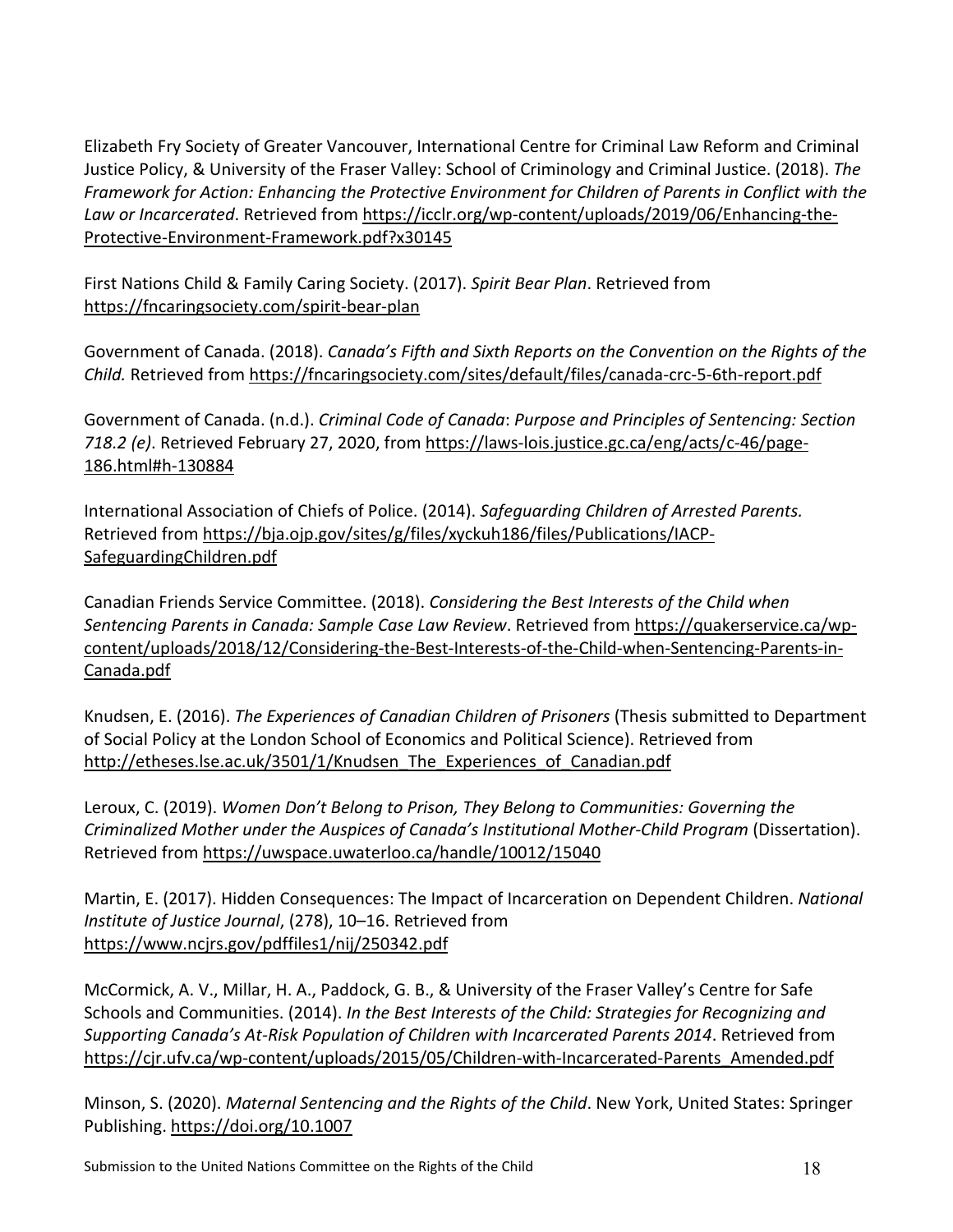Office of the Chief Coroner, The Coroner's Act Province of Ontario, & Lucas, Dr. W. (2017). *Inquest into the death of: Katelynn Angel Sampson: Jury Recommendations*. Retrieved from https://www.mcscs.jus.gov.on.ca/english/Deathinvestigations/Inquests/Verdictsandrecommendations /OCCInquestsSampson2016.html

Public Health Agency of Canada. (2016, July 6). Canadian Best Practices Portal | Health Promotion Resources & Support. Retrieved Feb 23, 2020, from https://cbpp-pcpe.phac-aspc.gc.ca

Statistics Canada. (2019). *Table 5 Admissions to adult custody, by sex, Aboriginal identity and jurisdiction* [2017-18]. Retrieved from https://www150.statcan.gc.ca/n1/pub/85-002 x/2019001/article/00010/tbl/tbl05-eng.htm

The Canadian Press. (2014, May 19). Canada expanding rarely used program that lets mothers live with children in minimum security prisons. *The National Post*. Retrieved from [https://nationalpost.com](https://nationalpost.com/)

The Collaborating Centre for Prison Health and Education (CCPHE) University of British Columbia. *Guidelines for the Implementation of Mother-Child Units in Canadian Correctional Facilities 2015*. Retrieved from https://www.cfpc.ca/uploadedFiles/Directories/Committees\_List/MCU-Guidelines.pdf

The Correctional Investigator Canada. (2019). *2018 - 2019 Annual Report*. Retrieved from <https://www.oci-bec.gc.ca/cnt/rpt/pdf/annrpt/annrpt20182019-eng.pdf>

Thomas Bernard, T. H. W. E., The Senate of Canada, Ataullahjan, T. H. S., & Cordy, T. H. J. (2019, February). *Interim Report of the Standing Senate Committee on the Human Rights of Federally Sentenced Persons (1 FEBRUARY 2017-26 MARCH 2018).* Retrieved February 23, 2020, from https://sencanada.ca/content/sen/committee/421/RIDR/Reports/RIDR\_Report\_Prisioners\_e.pdf

UNICEF. (2015, January 1). *Child Rights Impact Assessment: Community of Practice.* Retrieved February 23, 2020, from http://criacommunity.org/

United Nations Human Rights Office of the High Commissioner. (n.d.). OHCHR | Convention on the Rights of the Child: Article 5. Retrieved February 27, 2020, from https://www.ohchr.org/en/professionalinterest/pages/crc.aspx

US Dept of Health and Human Services. (n.d.). Adverse Childhood Experiences (ACEs) - National Child Abuse Prevention Month - Child Welfare Information Gateway. Retrieved February 26, 2020, from https://www.childwelfare.gov/topics/preventing/preventionmonth/resources/ace/

Wakefield, Ph.D., S., & Wildeman, Ph.D., C. (2018). *How Parental Incarceration Harms Children and What to Do About It* (Volume 3 Issue 1). Retrieved from [https://www.ncfr.org/sites/default/files/2018-](https://www.ncfr.org/sites/default/files/2018-01/How%20Parental%20Incarceration%20Harms%20Children%20NCFR%20Policy_Full%20Brief_Jan.%202018_0.pdf) [01/How%20Parental%20Incarceration%20Harms%20Children%20NCFR%20Policy\\_Full%20Brief\\_Jan.%2](https://www.ncfr.org/sites/default/files/2018-01/How%20Parental%20Incarceration%20Harms%20Children%20NCFR%20Policy_Full%20Brief_Jan.%202018_0.pdf) [02018\\_0.pdf](https://www.ncfr.org/sites/default/files/2018-01/How%20Parental%20Incarceration%20Harms%20Children%20NCFR%20Policy_Full%20Brief_Jan.%202018_0.pdf)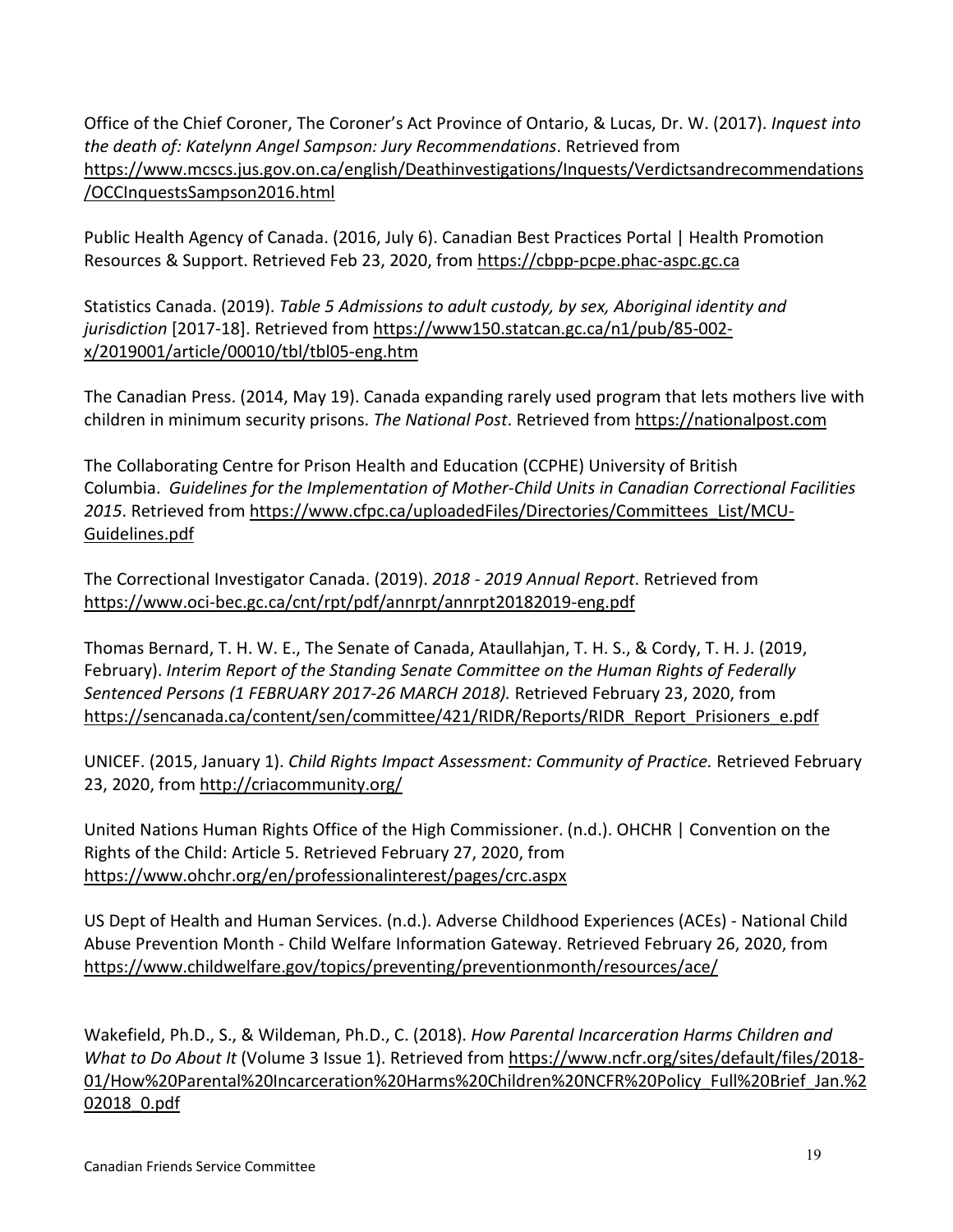#### **APPENDICES**

#### **APPENDIX 1**

Report 2019 Canadian Friends Service Committee *Breaking the Silence: Dialogue on Children of Incarcerated Parents* <https://quakerservice.ca/wp-content/uploads/2019/05/Breaking-the-Silence-Report-2019.pdf>

#### **APPENDIX 2**

Report 2018 Canadian Friends Service Committee *Considering the Best Interests of the Child when Sentencing Parents in Canada: Sample Case Law Review* [https://quakerservice.ca/wp-content/uploads/2018/12/Considering-the-Best-Interests-of-the-Child](https://quakerservice.ca/wp-content/uploads/2018/12/Considering-the-Best-Interests-of-the-Child-when-Sentencing-Parents-in-Canada.pdf)[when-Sentencing-Parents-in-Canada.pdf](https://quakerservice.ca/wp-content/uploads/2018/12/Considering-the-Best-Interests-of-the-Child-when-Sentencing-Parents-in-Canada.pdf)

#### **APPENDIX 3**

Statistical Data: Admissions to Custody Statistics Canada Adult and youth correctional statistics in Canada, 2017/2018 *Table 5: Admissions to adult custody, by sex, Aboriginal identity and jurisdiction, 2017/2018* <https://www150.statcan.gc.ca/n1/pub/85-002-x/2019001/article/00010/tbl/tbl05-eng.htm>

### **APPENDIX 4**

Action Plan First Nations Child & Family Caring Society *Spirit Bear Plan 2017* <https://fncaringsociety.com/spirit-bear-plan>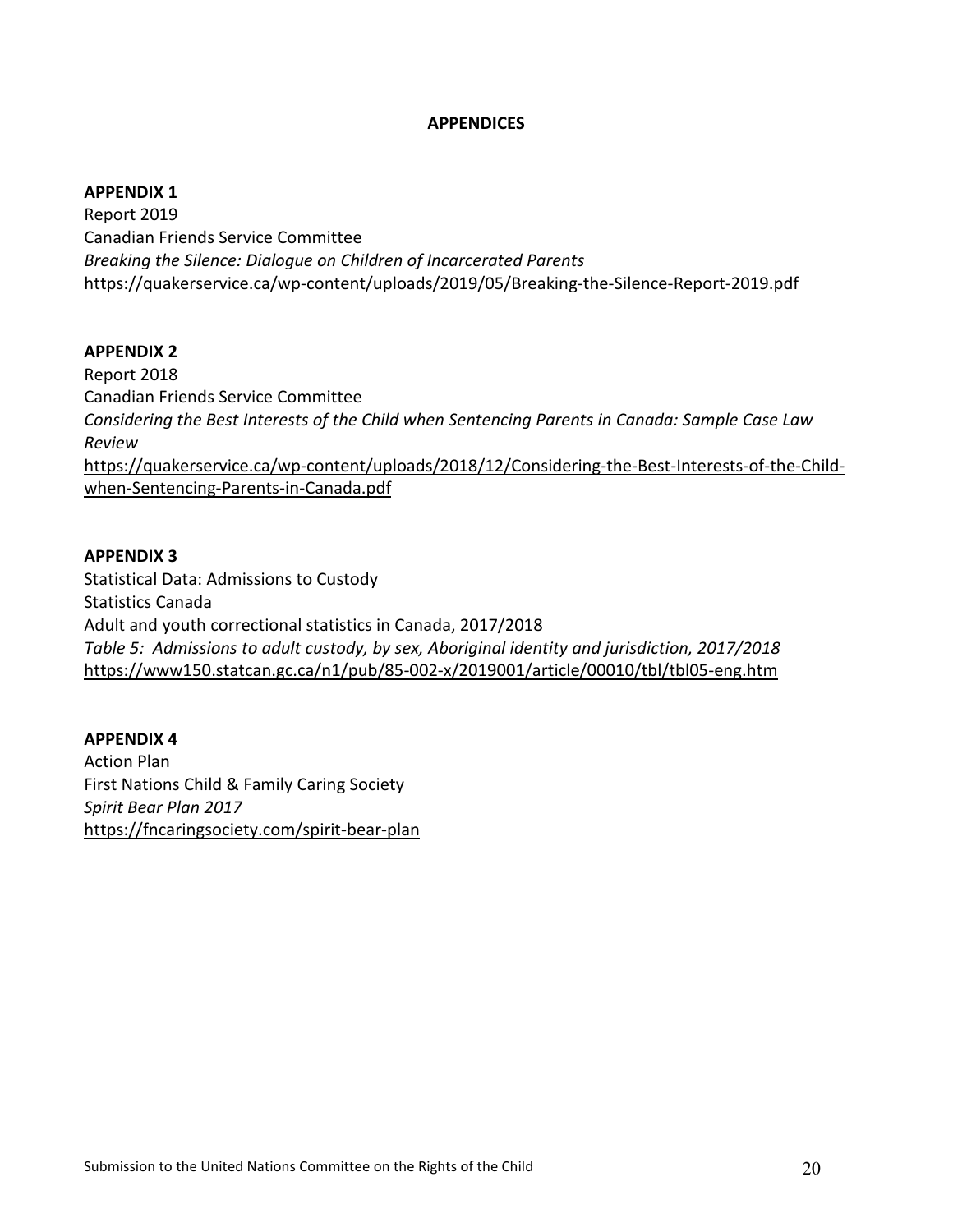### **APPENDIX 5**

Excerpt from Report 2018 Government of Canada *Canada's Fifth and Sixth Reports on the Convention on the Rights of the Child pp. 26-27*

## *CRC/C/CAN/CO/3-4, para. 56(e)*

### **Children of incarcerated mothers**

109. The governments of Canada, Nova Scotia, Newfoundland and Labrador, and British Columbia offer Mother-Child Programs that aims to foster positive relationships between incarcerated women offenders and their children. Residential components of these programs enable children to stay with their mothers on a part-time or full-time basis. Non-residential components offer other opportunities for women inmates to interact with their children.

110. The best interests of the child, namely the safety and security, as well as physical, emotional, and spiritual well-being of the child, are elements considered for participation in the Mother-Child Programs.

111. Mothers receive parenting courses and all correctional officers, supervisors and managers receive ongoing training to support mothers and babies.